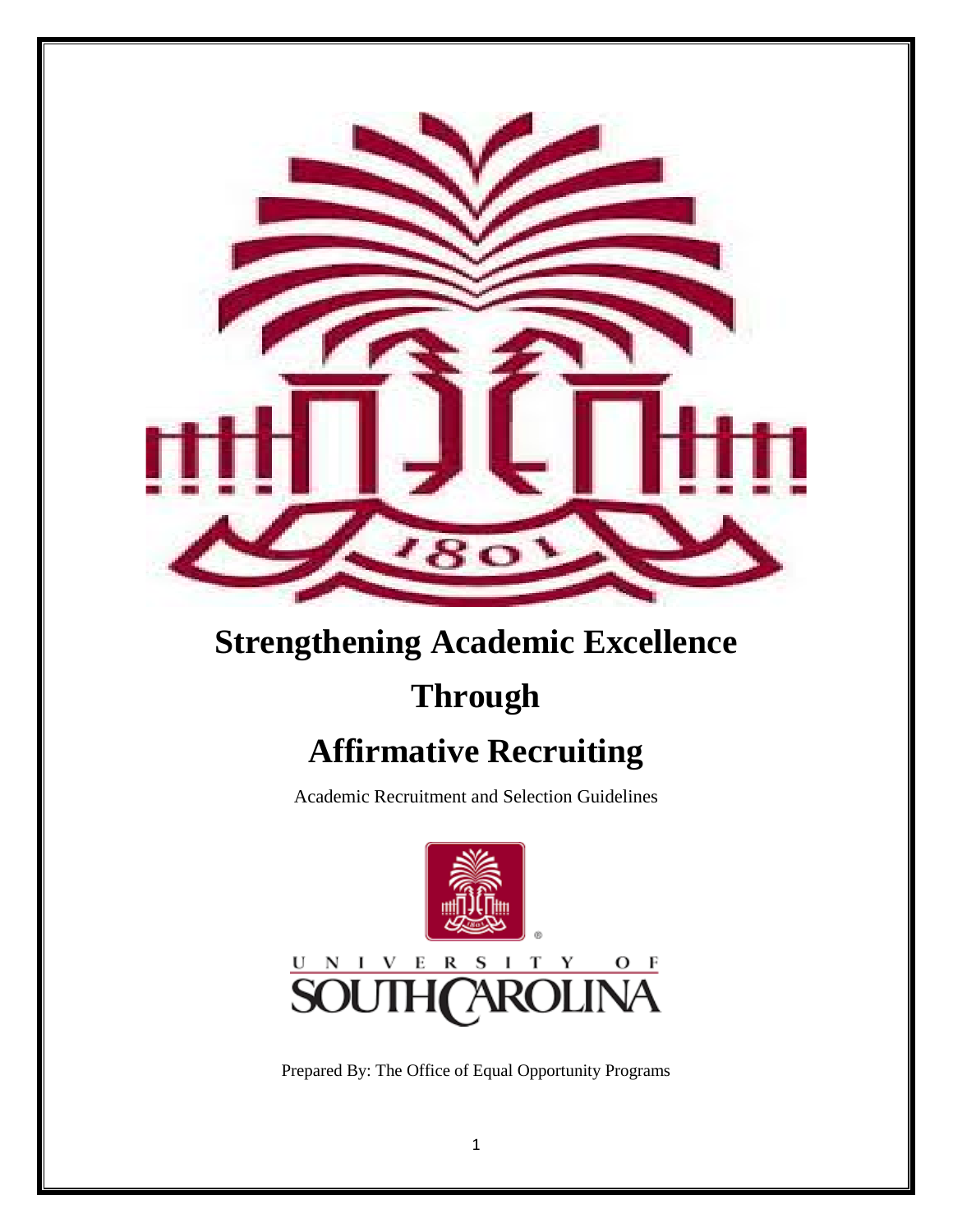## STRENGTHENING

## ACADEMIC

## EXCELLENCE

# THROUGH

## AFFIRMATIVE

## ACTION

*Academic Recruitment and Selection Guidelines Prepared By: Office of Equal Opportunity Programs*

**Table of Contents**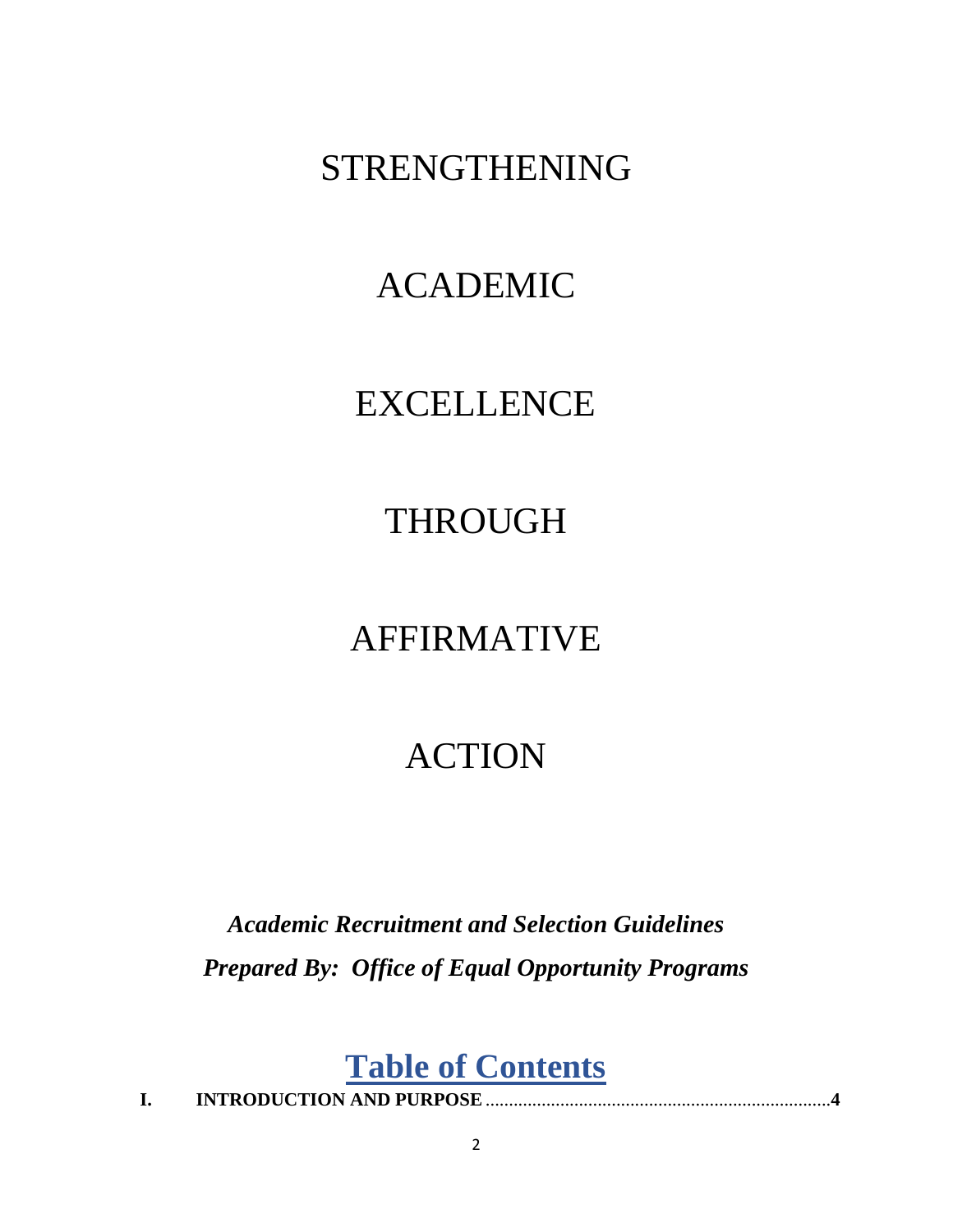| II. |                                                                                                                                                                                                          |
|-----|----------------------------------------------------------------------------------------------------------------------------------------------------------------------------------------------------------|
|     | A. Composition of Search Committees<br>B. Responsibility of Search Committees and Hiring Officials                                                                                                       |
| Ш.  |                                                                                                                                                                                                          |
|     | A. Affirmative Action Review Search Committees<br><b>B.</b> The Advertising Process<br>C. The Advertisement – Needed Information<br>D. Nominated Candidates<br>E. Receiving and Processing Vitae         |
| IV. |                                                                                                                                                                                                          |
|     | A. Adverse Impact<br>B. Screening Candidates/Uniform Selection Criteria<br>C. Inviting Candidates<br>D. The Interviewing Process<br>E. The Hiring Process<br>F. The American with Disabilities Act (ADA) |
| V.  |                                                                                                                                                                                                          |
| VI. | <b>AFFIRMATIVE ACTION ADVOCATES [DEFINITION OF ROLE]13</b>                                                                                                                                               |
|     | <b>APPENDIX A: Search Committee Composition Analysis Form</b><br><b>APPENDIX B: Laws Related to Employment Practices</b><br><b>APPENDIX C: Pre-employment Inquiry Guide</b>                              |

**APPENDIX D: Check-List for Affirmative Action Advocates on Search Committee**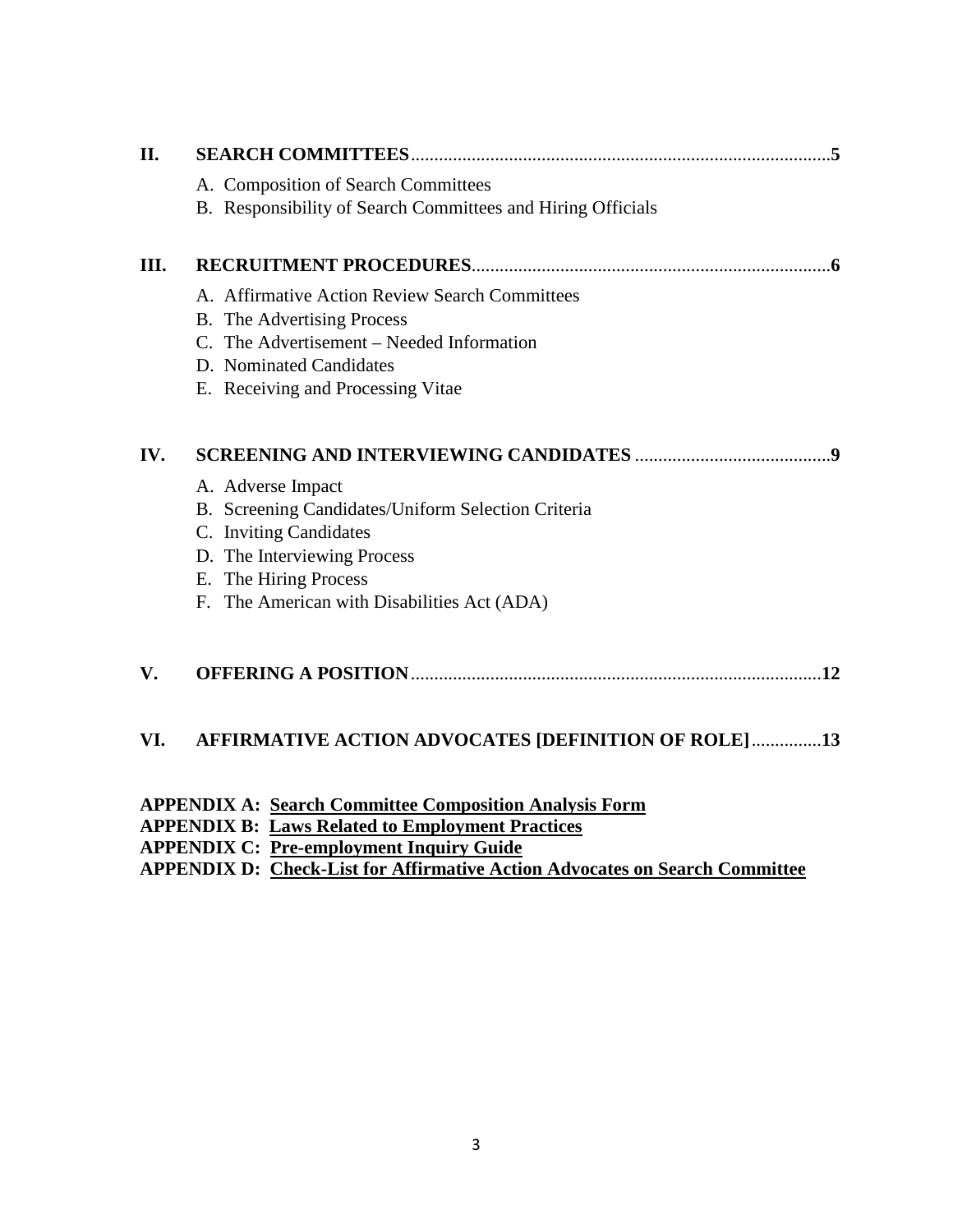## **I. INTRODUCTION AND PURPOSE**

This booklet has been developed by the USC Office of Equal Opportunity Programs (hereinafter referred to as the EOP Office) as a reference manual for search committees and other individuals responsible for academic recruitment and selection. Its intent is to provide guidance and assistance to those involved in the academic hiring process.

The highest priority of every school and college at the University of South Carolina is to maintain the excellence of its teaching and research activities. A co-existent priority identified by our President is to carry out an effective equal opportunity and non-discriminatory employment program. Both of these needs can be met by advance planning and by ensuring every search is legally sound each time a new faculty or academic administrator appointment is made. By following this course of action, efforts made to locate and attract outstanding minority and female candidates will greatly increase the likelihood of identifying other excellent candidates as well.

We believe this document will serve to heighten the awareness and the importance that our recruitment decisions have upon our affirmative action/equal opportunity posture at the University of South Carolina. The procedures outlined herein conform with the university's policies and procedures on academic hiring and reflect our commitment to the spirit and intent of federal and state regulations concerning non-discrimination in employment practices.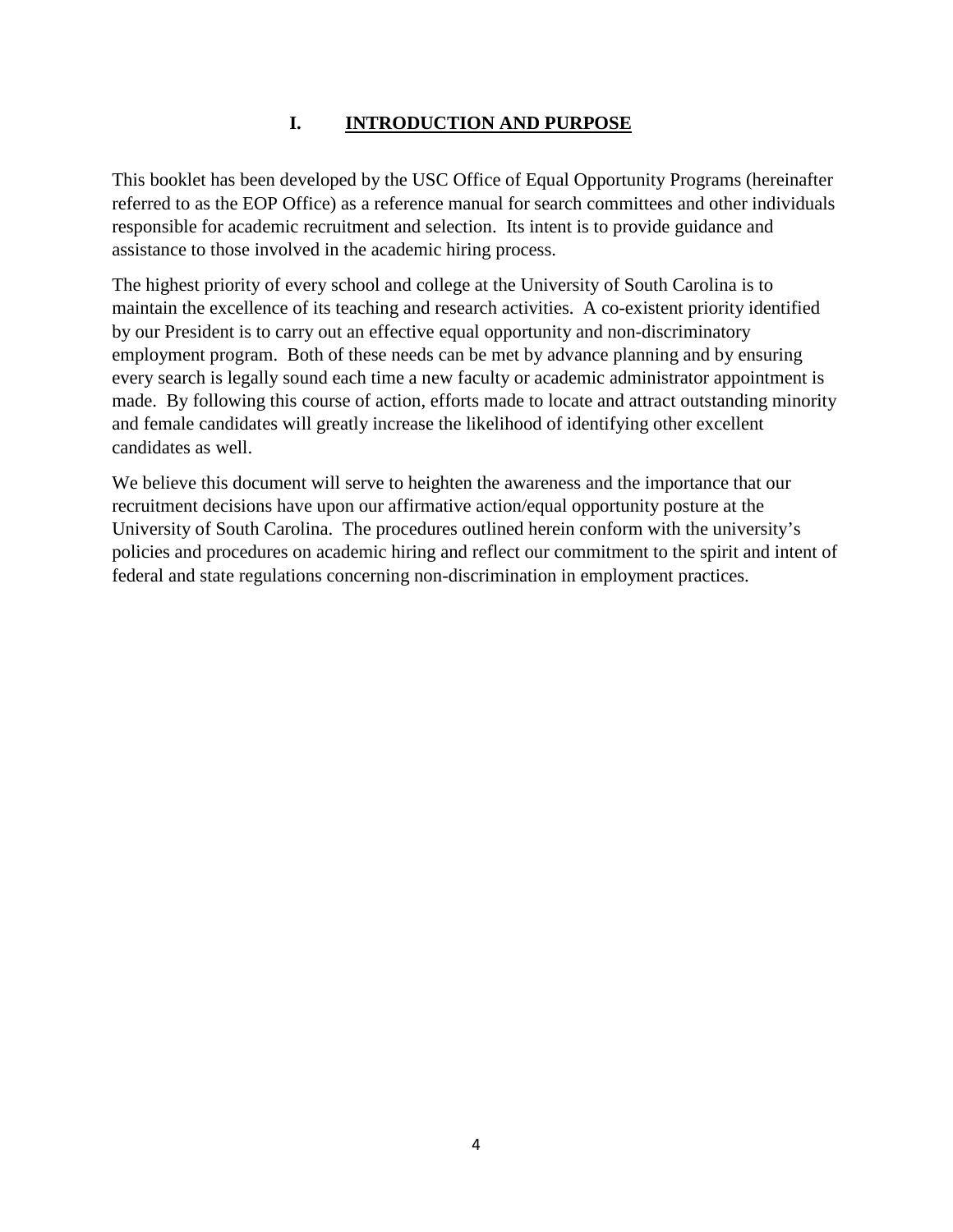### **II. SEARCH COMMITTEES**

### **A. Composition of Search Committees**

Although there are no legal requirements governing the composition of search committees, it is imperative that we insure such committees are representative of the university community's diversity and tenure status.

Good faith also is demonstrated by the university when efforts are made to ensure that all members of search committees have the same standing. This effort at balancing the committee serves to promote equity in committee deliberations. When determining the size of a search committee, the level/responsibilities of the position being filled should be considered. The committee should be representative of the University's community, as described above, however, its size should not impede the efficient functioning of the committee. The Search Committee Composition Analysis Form *(Appendix A)* may prove useful to those who appoint search committees.

When a school or college does not use a search committee in its recruitment and selection process, the guidelines set forth for search committees are to be used as applicable by the designated hiring official.

### **B. Responsibilities of Search Committees and Hiring Officials**

The main responsibilities of search committees and hiring officials are:

- 1. To comply with federal and state equal employment opportunity laws and university requirements [University of South Carolina Policies and Procedures, ACAF 1.00 Recruitment and Appointment of Facility; ACAF 1.01 Recruitment and Appointment of Academic Administrators; EOP 1.00 Equal Opportunity and Affirmative Action; EOP 1.02 Sexual Harassment; EOP 1.03 Non-Discrimination and Discriminatory Harassment Policy; HR 1.27 Nepotism].
- 2. To formulate clear guidelines, procedures, and criteria for regulating the performance of faculty and staff duties while they are serving on search committees or acting as hiring officials.
- 3. To select the best qualified applicant for available positions without discriminating based on race, religion, color, national origin, disability, sexual orientation, protected veteran status, pregnancy, childbirth or related medical conditions, sex or age, except where sex or age is a bona fide occupational qualification.

In the recruitment of applicants, search committees and hiring officials may be conscious of protected class status if there is reason to believe that qualified members of protected classes,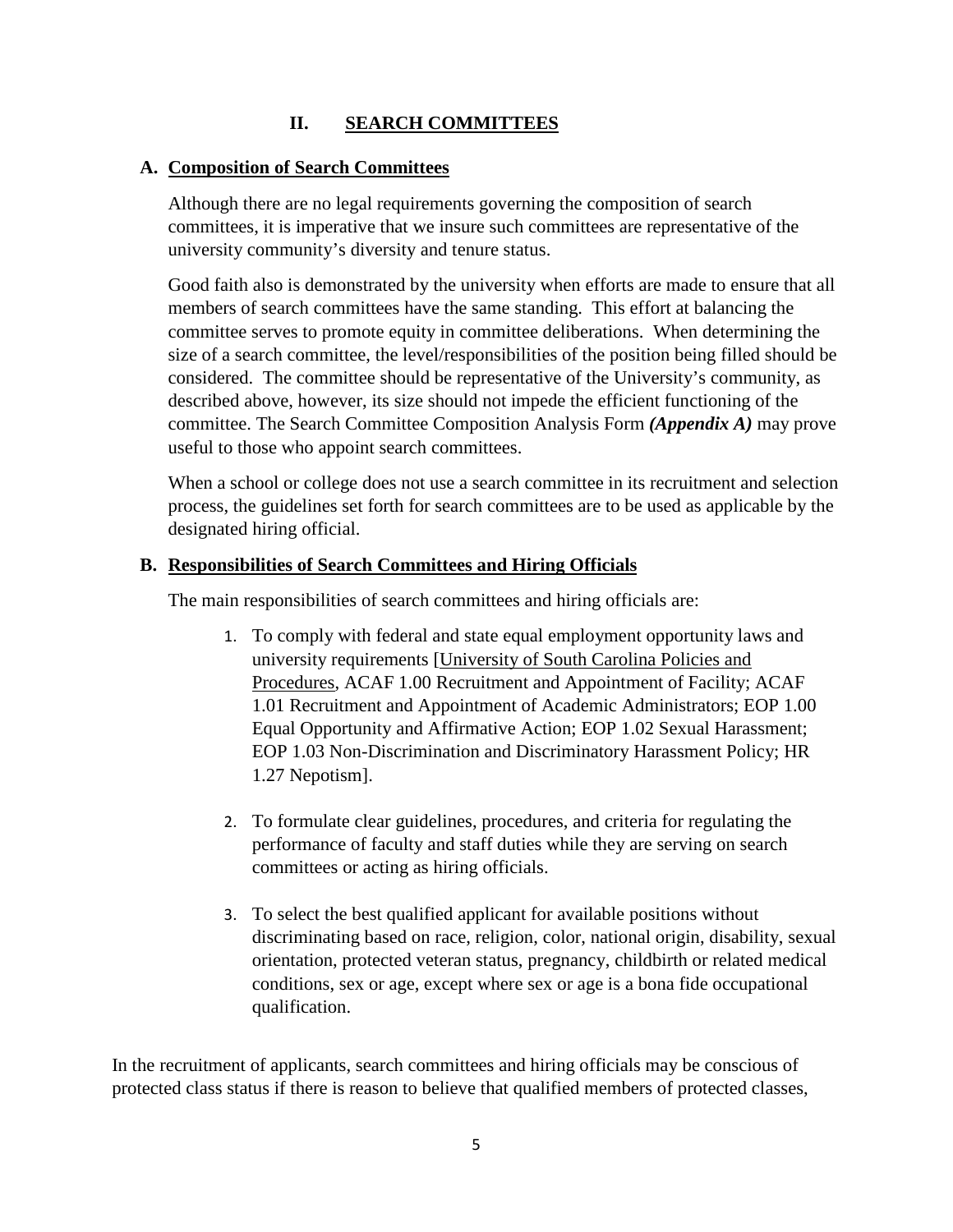such as minorities, females, protected veterans or individuals with disabilities, have been subject to the exclusionary effects of past employment practices, or if there is current underutilization of members of that protected class in the department or college in which the vacancy exists.

A search committee is subject to and must comply fully with the South Carolina Freedom of Information Act. Legal advice should be obtained from the University's Office of the General Counsel regarding requirements of the S.C. Freedom of Information Act.

## **III. RECRUITMENT PROCEDURES**

### **A. Affirmative Action Review of Search Committees**

As soon as it is known that a search committee will be formed, the dean/department chair should notify the EOP Office and the Office of Talent Acquisition in the Division of Human Resources, that a search committee is being formed and its proposed composition. The EOP Office will review the proposed composition of the committee and, if necessary, suggest modification of the membership. A representative of the EOP Office may meet with the entire search committee or its chair to review procedures for the search.

### **B. The Advertising Process**

In addition to advertising through traditional means, such as professional journals in the appropriate field (including the journals' websites) and The Chronicle of Higher Education, search committees should consider publication of position openings in professional journals that reach a predominantly minority or female readership, individuals with disabilities and protected Veterans [i.e., Diverse Issues in Higher Education, The Affirmative Action Register and Diverse Military.]

Other affirmative recruitment techniques include:

- ♦ Recruiting at national conferences may be an effective and economical way to reach potential candidates.
- ♦ Letters or telephone calls to faculty at other institutions requesting recommendations may also be productive.
- ♦ Advertisements in special newsletters, journals, and job listings aimed at females or minorities, and if practicable individuals with disabilities and protected veterans, in a particular field [e.g., "The American Political Science Association," and "The Black Scholar"].
- ♦ Letters written to special organizations for females and minorities in the appropriate field, and if practicable, individuals with disabilities and protected veterans, requesting that the positions be circulated and publicized as widely as possible among its members.

Careful documentation of advertisements and other recruitment efforts must be kept in the search committee's file. The documentation is required to establish the university's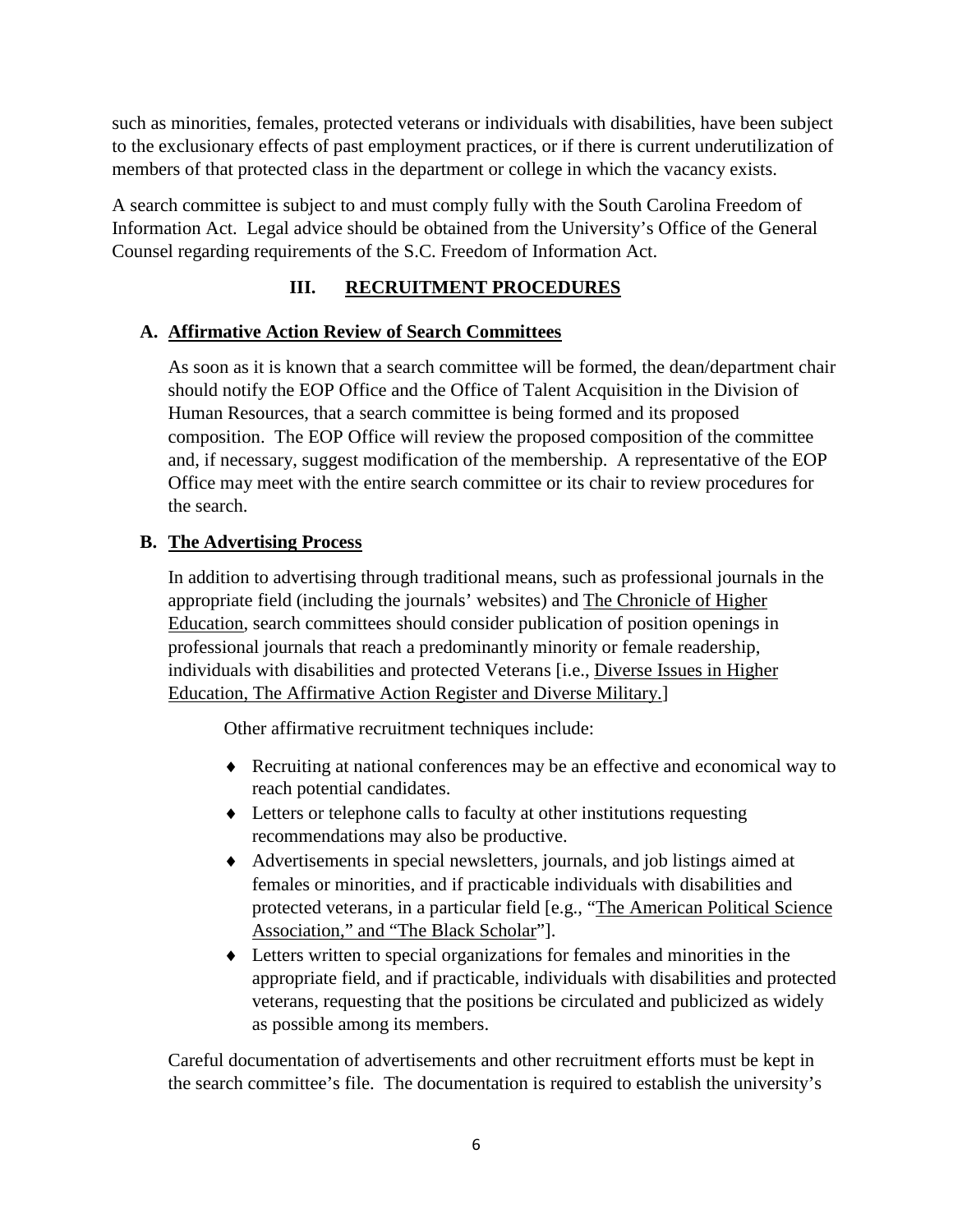good faith efforts to attract female, minority, disabled persons and protected veterans candidates. **A copy of the advertisement should be provided to the EOP Office.**

### **C. The Advertisement**

The following information should be included in the position advertisement:

- ♦ Name of the university, college, department
- $\bullet$  Title of the position
	- $\triangleright$  When the rank is not known in advance or when the rank will depend upon the credentials of the selected candidate, the opening should be posted with a statement to that effect or with multiple ranks, i.e., instructor, assistant, associate, or full professor.
- $\triangleleft$  Responsibilities of the position
- ♦ Minimum and preferred skills, experiences, and education
	- $\triangleright$  The minimum qualifications are those necessary to perform the essential functions of the position without which candidates will not be considered.
- ♦ Contingencies associated with the position
	- $\triangleright$  If applicable, contingencies associated with the position, such as degree earned by a specific date, in order to attain a particular rank, should be included.
- ♦ Description of materials to be submitted with application such as curriculum vitae and references
- ♦ Who to contact
- ♦ Application deadline
- ♦ Salary range [optional]
	- $\triangleright$  Application deadlines should be included in the advertisement when necessary. To avoid the need for re-opening a search, every effort should be made to acquire a representative pool before terminating the search. If a department desires to accept applications until a selection is made, language to that effect should be included in the initial advertisement.
- ♦ Affirmative action/equal opportunity byline
	- $\triangleright$  All advertisements must include the byline: "The University of South Carolina is an affirmative action, equal opportunity employer." or "The University of South Carolina does not discriminate in educational or employment opportunities or decisions for qualified persons on the basis of race, color, religion, sex, national origin, age, disability, sexual orientation, protected veteran status, genetics, pregnancy, childbirth or related medical conditions." Inclusion of the phrase "Minorities, women, individuals with disabilities and protected veterans are encouraged to apply" may result in additional applications from these underrepresented groups.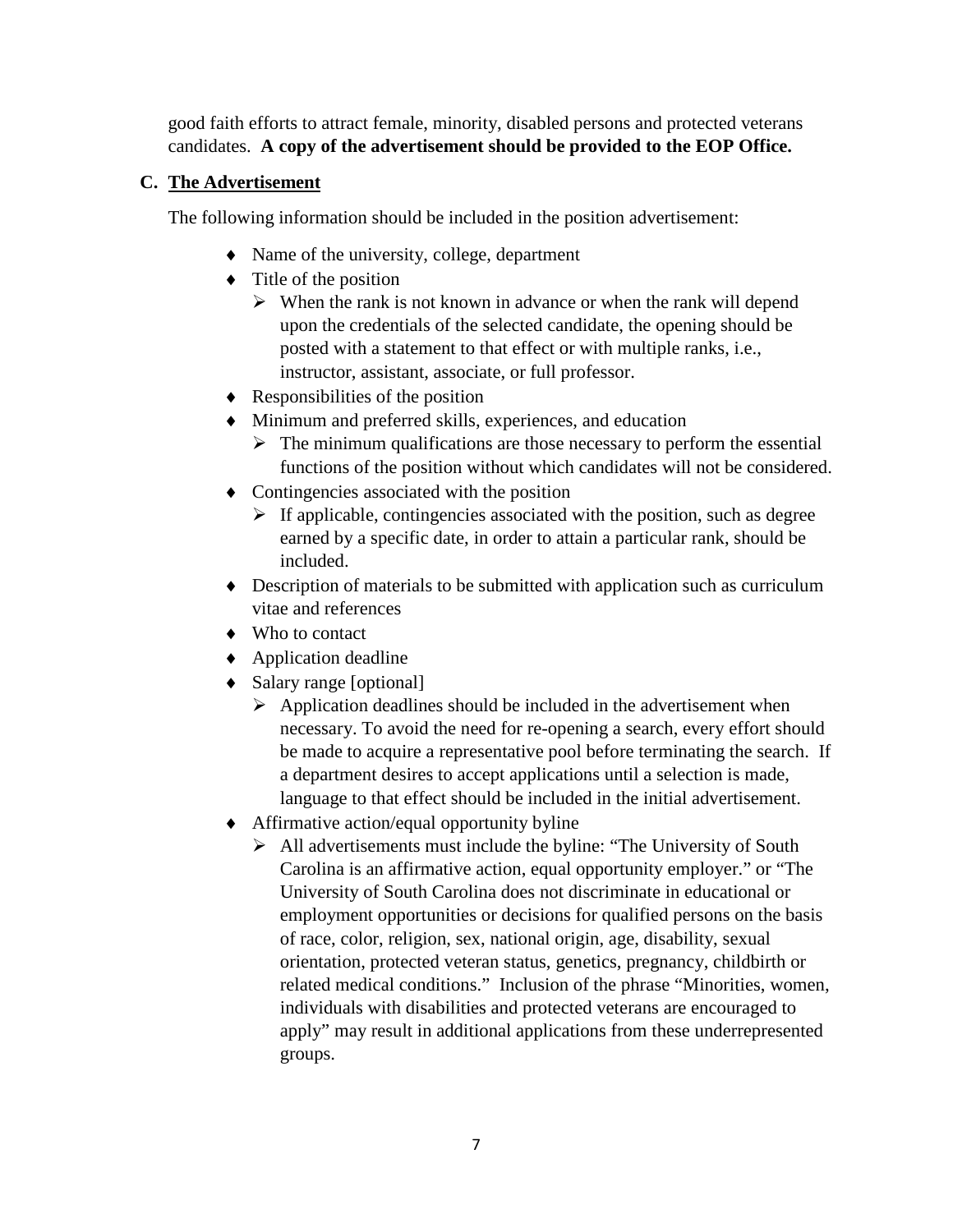### **D. Nominated Candidates**

Candidates may be nominated by members of the search committee or by others. The committee chair should write the nominated individuals to inform them of the search and of the ability to apply online via [https://uscjobs.sc.edu](https://uscjobs.sc.edu/) on the University's online system.

Prior to the deadline for receipt of applications, a telephone call from the person making the original nomination may be productive. This type of special outreach is especially important in cases in which goals exist and absent such efforts, members of underrepresented groups may not be present in the pool of qualified candidates. **All such efforts should be documented**.

### **E. Receiving and Processing Vitae**

All applications and application material must be received via the University job website. Any associated documents received outside the on-line system should be uploaded into the system by the search committee chair.

### **IV. SCREENING AND INTERVIEWING CANDIDATES**

### **A. Screening Candidates/Uniform Selection Criteria**

Review of candidates' files may be conducted in any fair and equitable manner the committee decides, depending on the number of candidates, the time available, and the number of committee members. All committee members should agree upon and use the same screening criteria for all candidates. Any techniques or procedures used to select or screen candidates must be applied uniformly to all candidates.

The first screening should evaluate minimum qualifications. The Applicant Tracking System (ATS) generates emails to applicants, depending upon the applicant's status after the initial screening. ATS allows the hiring authority to release the email immediately after the initial screening, or after the position is filled.

After the first screening, it is desirable for every committee member to rate the candidates meeting the minimum requirements. In cases where a large number of candidates survive the screening, it may be necessary to divide the screening of the remaining candidates among committee members.

When the review process has been completed, the top candidates will have been identified, and the interview phase of the search should begin.

#### **B. Inviting Candidates for Interview**

The dean/department chair provides approval to the search committee to invite candidates for interview. Prior to doing so, he/she should review the search procedures for the following information: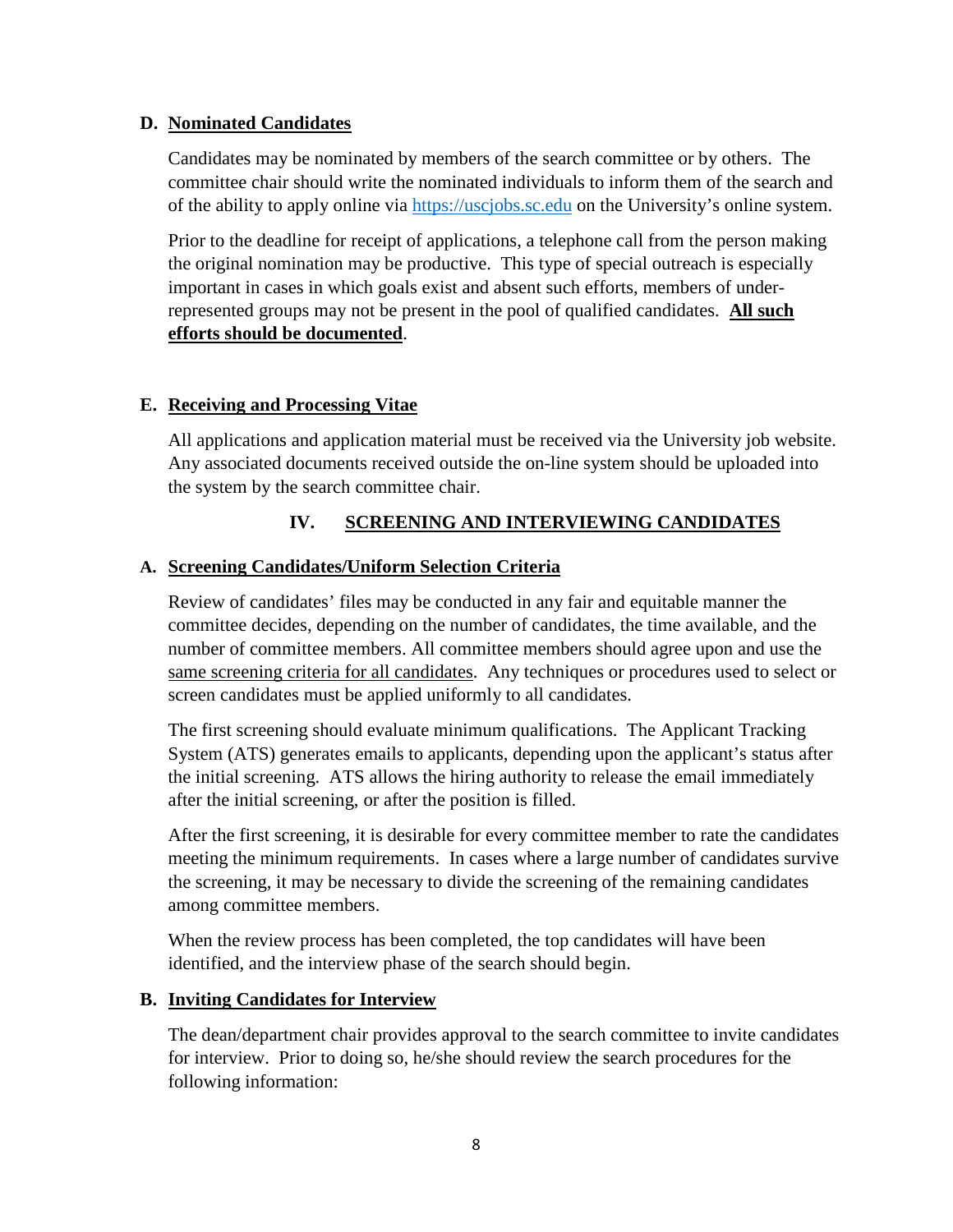- ♦ Number of applicants for the position by race and sex for EEO purposes;
- ♦ Number of applicants to be interviewed by race and sex for EEO purposes;
	- The above information is based on responses to the EEO Data Reporting in People Admin 7.0. The dean or department chair may request an analysis of this data from the Talent Acquisition Office or EOP Office.
- ♦ Copies of advertisements;
- ♦ Curriculum vitae of persons to be interviewed;
- ♦ The status of the department with respect to underutilization of members of specified groups, as indicated in the goals and timetables section of the current Affirmative Action Plan, which is available from the EOP Office.

### **C. The Interviewing Process**

The activities of search committees or hiring officials include selecting applicants for interviews and arranging and conducting the interviews. A hiring official should involve other faculty/staff in the interviewing process, selecting those individuals who are representative of the university community.

A guide to permissible questions during an interview is attached at *Appendix C*. It is advisable for search committees and hiring officials to become familiar with this information to avoid unintentionally violating Title VII of the Civil Rights Act of 1964 or other state and federal laws. Interview questions should focus on the qualifications, skills, and experience necessary for the performance of the essential functions of the job.

## **D. The Hiring Process**

- 1. In hiring decisions, assignment to a particular title or rank shall be made under explicit and non-discriminatory criteria and based on the qualifications of the individual being hired.
- 2. Hiring decisions shall not be governed by assumptions about a particular individual's willingness or ability to relocate because of his or her gender or ethnic origin.
- 3. If it is the policy of a department to consider hiring its own graduates, equal consideration shall be given to all such graduates, without regard to race, color, religion, sex, national origin, disability, sexual orientation, protected veteran status, pregnancy, childbirth or medical conditions related thereto.
- 4. No preferential appointments shall be made of unqualified persons over qualified persons, nor of less qualified applicants over more qualified persons.
- 5. Members of a USC employee's immediate family who are under consideration for a university position may be employed, providing neither member is responsible for the supervision, direction, evaluation, or merit recommendation of the other. All applications involving employment of members of the same family must be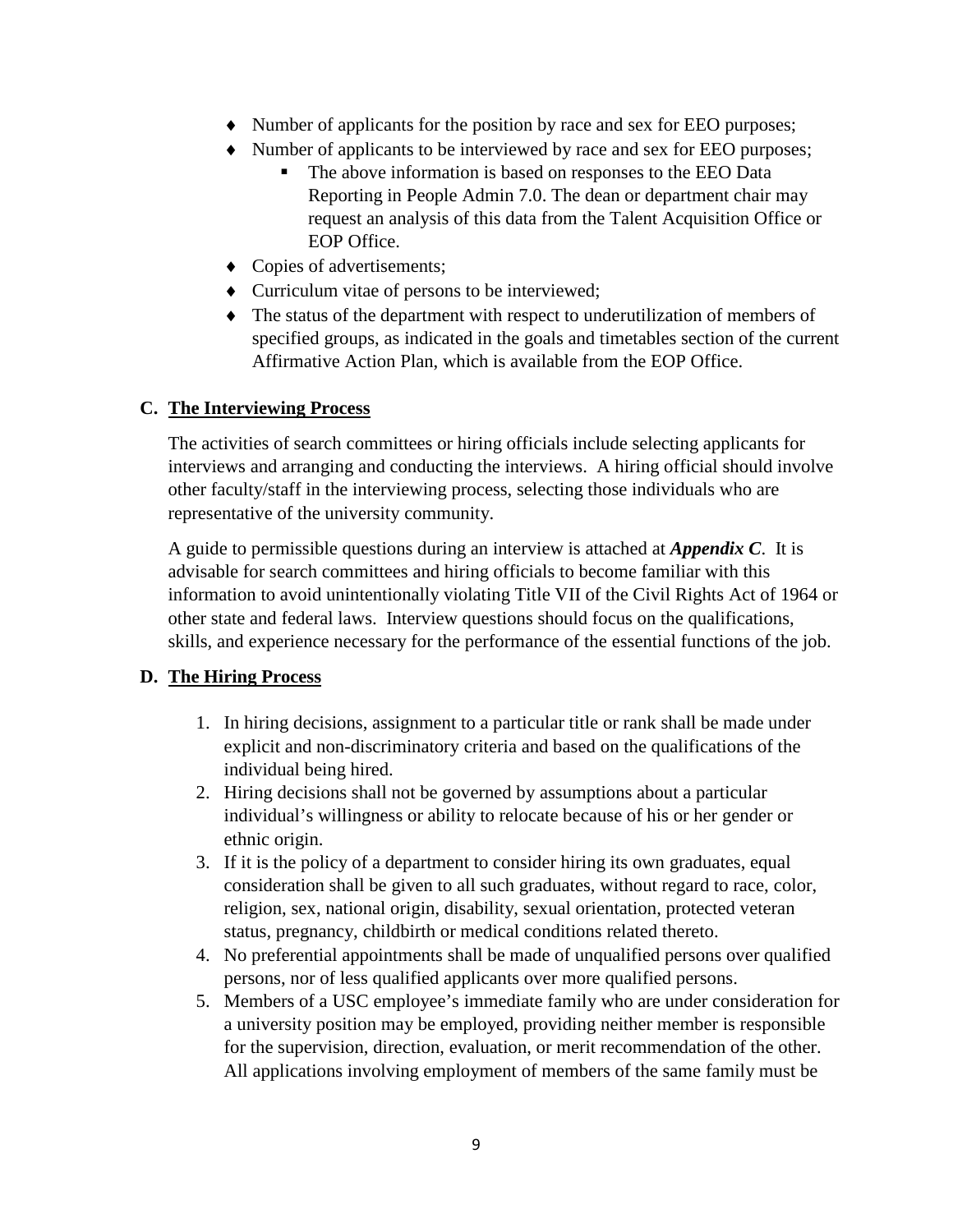discussed with the Executive Vice President for Academic Affairs and Provost or the campus chief academic officer before a commitment is made.

- 6. The Executive Vice President for Academic Affairs and Provost, or the campus chief academic officer, shall review procedures used in recruiting and reviewing applications to ensure that affirmative action and equal employment policies have been followed and shall approve administrative appointments at the level of department chair and above.
- 7. The President must provide written approval before an offer is extended providing tenure or at the rank of full professor; after Presidential approval, appointment with tenure may be offered, contingent upon approval by the Board of Trustees.

#### **E. The Americans with Disabilities Act (ADA)**

Title I of the Americans with Disabilities Act (ADA) prohibits discrimination in employment against a qualified individual with a disability who, with or without reasonable accommodation, can perform the essential functions of the job. The Equal Employment Opportunity Commission (EEOC) enforces the employment provisions of the law.

Disability is defined under the ADA as a physical or mental impairment that substantially limits on or more major life activities. The ADA provides the qualified disabled applicant or employee a right of reasonable accommodation and protection against discrimination in the terms, conditions, and privileges of employment.

The EEOC has outlined procedures and factors to consider in the reasonable accommodation process; however, there is no precise definition of reasonable accommodation. The employer is entitled to documentation of the disability and is not required to provide the employee with the accommodation requested by the employee if a less expensive but effective reasonable accommodation is available. In all cases, reasonable accommodation must be determined on a case-by-case basis. Reasonable accommodation includes job restructuring to remove marginal functions; temporary, parttime, or modified work schedules; reassignment to a vacant position; acquisition or modification of equipment or devices; appropriate adjustment or modifications of examination, training materials, or policies; the provision of qualified readers or interpreters; and other similar accommodations for qualified individuals with disabilities. Reasonable accommodation does not require an employer to alter essential functions to create a job for a disabled worker; nor does it require freezing of pay. However, if the employer has a practice of taking these actions for non-disabled employees (e.g., employees who have suffered work-related injuries), refusing such accommodations for disabled workers may be prohibited.

The ADA provides protection to four other classes of applicants and employees: (1) those who are perceived to be disabled; (2) those who have a relationship with a disabled person; (3) those who have a record of a disability; and (4) those who have given testimony in a proceeding under the ADA.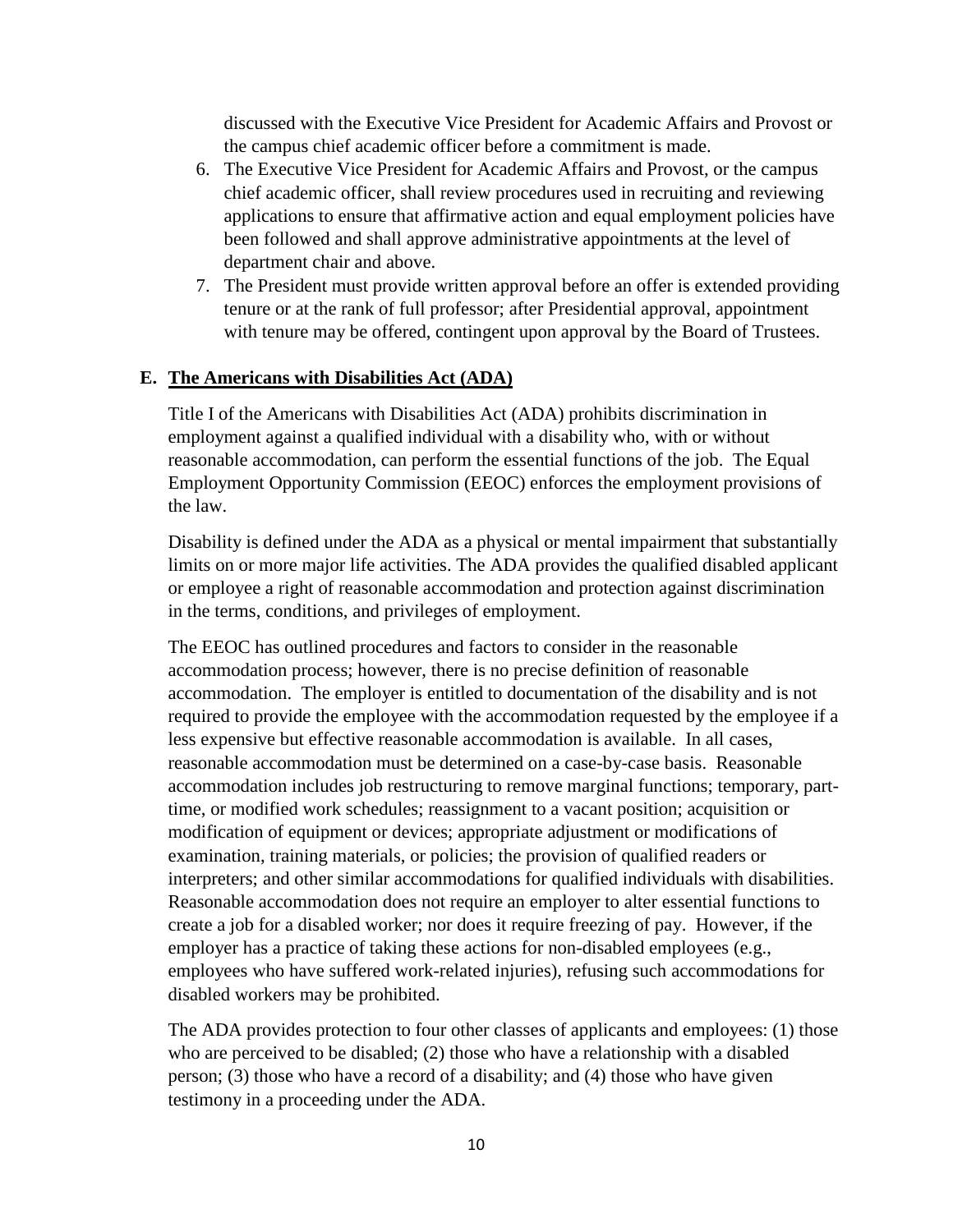## **F. Section 503 of the Rehabilitation Act of 1973 and the Vietnam Era Veterans Readjustment Assistance Act (VEVRAA)**

The office of Federal Contract Compliance Programs ("OFCCP") issued final rules in 2013 to improve job opportunities for individuals with disabilities ("IWDs") and protected veterans. The new rule prohibits federal contractors, which includes USC, from discriminating in employment against individuals with disabilities (IWDs) and requires them to take affirmative action in employment with respect to these individuals. The Vietnam Era Veterans Readjustment Assistance Act (VEVRAA) prohibits federal contractors and subcontractors from discriminating in employment against protected veterans and requires them to take affirmative action in employment with respect to these individuals as well.

Other laws that may apply to the search process are listed in Appendix B.

## **OFFERING A POSITION**

The search committee notifies the Provost, dean, or department head [depending upon level of hire] of the names of candidates[s] who [have] been recommended for the position, with alternate[s] in the event the offer is not accepted by the recommended candidate.

Deans must recommend to the Provost a faculty member for hire with tenure at the rank of associate professor or professor. Deans must also recommend a faculty member for hire at the rank of professor without tenure. For tenure-track/tenured faculty candidates, the Provost will forward her recommendation to the President. The Provost's approval for clinical professor or research professor is final. Written approval of the President is required before an offer can be extended for a hire with tenure and/or for a position at the rank of professor. For a hire with tenure, the President will forward his recommendation to the Board of Trustees.

For a hire with tenure, offer letters must state that tenure is contingent on the approval of the Board of Trustees.

The hiring department should inform all unsuccessful applicants that they were not selected for the position.

All documentation pertaining to recruitment, including applicants, vitae, and EEO, must be retained by the appointing department for at least three years before deletion. Documentation for an international hire must be retained for 6.5 years from the date of the offer letter. Refer also to University Policies and Procedures ACAF 1.00, ACAF 1.01, and ACAF 1.06, for other applicable university requirements.

The Executive Vice President for Academic Affairs and Provost directs and coordinates hires of academic deans.

## **V. ROLE OF AFFIRMATIVE ACTION ADVOCATES**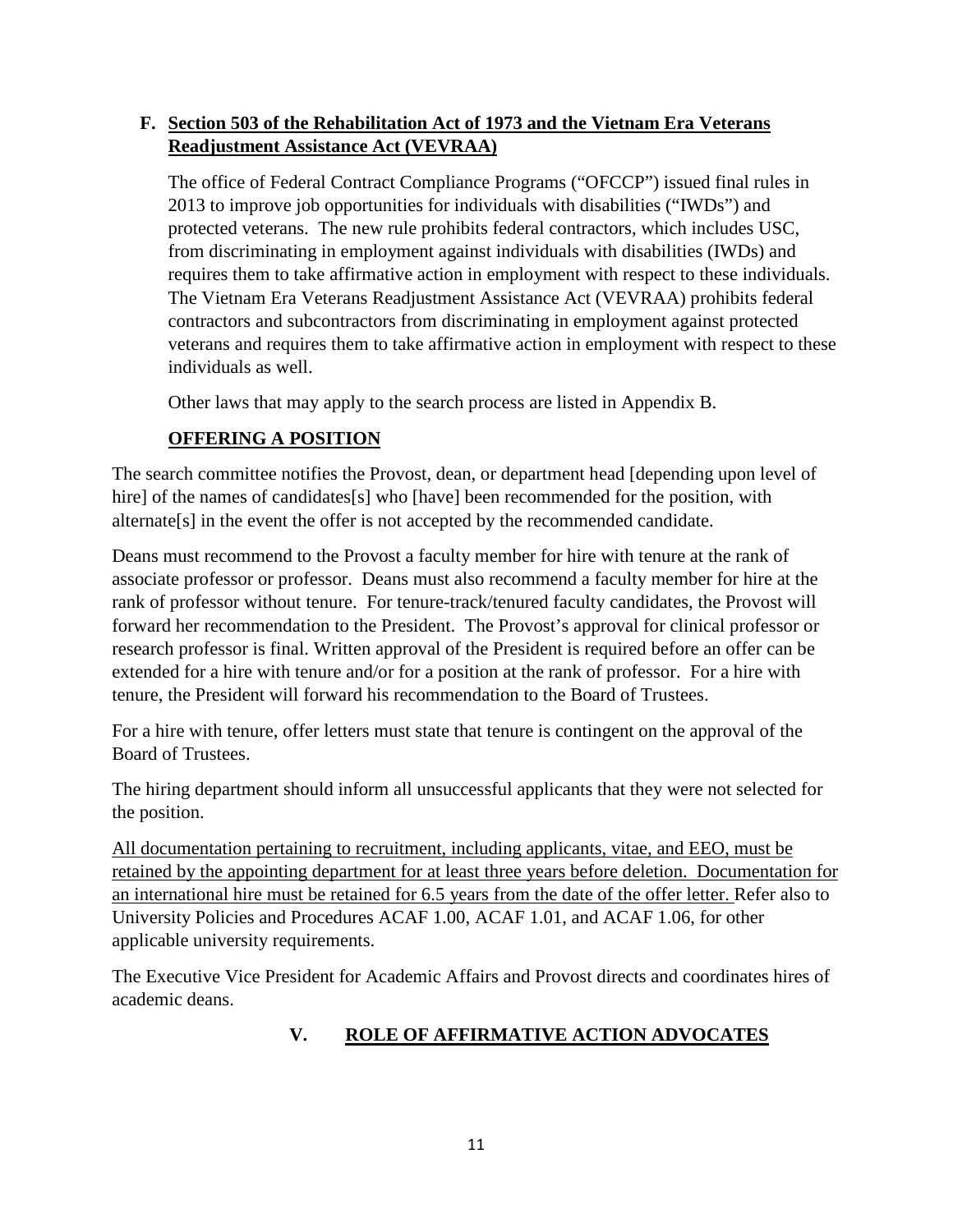The role of an affirmative action advocate on a search committee is primarily that of representing the interests of candidates who fall within the following categories: minorities, women, persons with disabilities, protected veterans. These are the protected classes for which the university must take affirmative action to employ and advance in employment. In addition, there are two groups for whom hiring goals are projected: minorities [male and female] and white females. Additionally, the university has established hiring benchmarks for individuals with disabilities and protected veterans.

An affirmative action advocate should be aware of the status of the department's workforce and the degree to which minorities, white females, individuals with disabilities and protected veterans may be underrepresented. Hiring goals are projected based on the underrepresentation. If such goals exist, they will be identified in the university's affirmation action plan. This information is available from the EOP Office.

It is permissible to be conscious of protected class status in recruitment under the following conditions: (1) minorities, white females, individuals with disabilities and protected veterans are underutilized in the department and hiring goals are projected in the university's affirmative action plan; (2) the candidate is fully qualified for the position; (3) the protected class status being considered is not the sole criterion used in the selection process, but merely one of several factors given consideration.

The affirmative action advocate is expected to monitor carefully the recruitment process to ensure that:

- 1. The position is advertised in a manner that would ensure it reaches prospective minority, women, disabled and protected veteran applicants. The EOP Office may be consulted for recruitment resources.
- 2. Adequate and reasonable deadlines are set for the search process conducive to an active search for women, minority, disabled and protected veteran candidates.
- 3. The university's administrative procedures for recruiting academic personnel, as described in the USC Policies and Procedures, are followed.
- 4. To the extent possible, affirmative action advocates should encourage applicants to provide the EEO data requested in People Admin. It may be necessary to extend the application deadline based on the composition of the applicant pool.
- 5. Objective and job-related selection criteria are established early in the process and these criteria are applied equally to all persons.
- 6. The selection criteria does not adversely affect protected class members, i.e., does not cause a disproportionate number of them to be eliminated. If there is adverse impact on protected classes, the selection criteria may need to be validated.
- 7. Proper consideration is given to persons with disabilities who apply in determining the accommodations necessary to enable them to perform the essential functions of the job.
- 8. Persons selected to interview the candidates are aware of interview questions that are not permitted.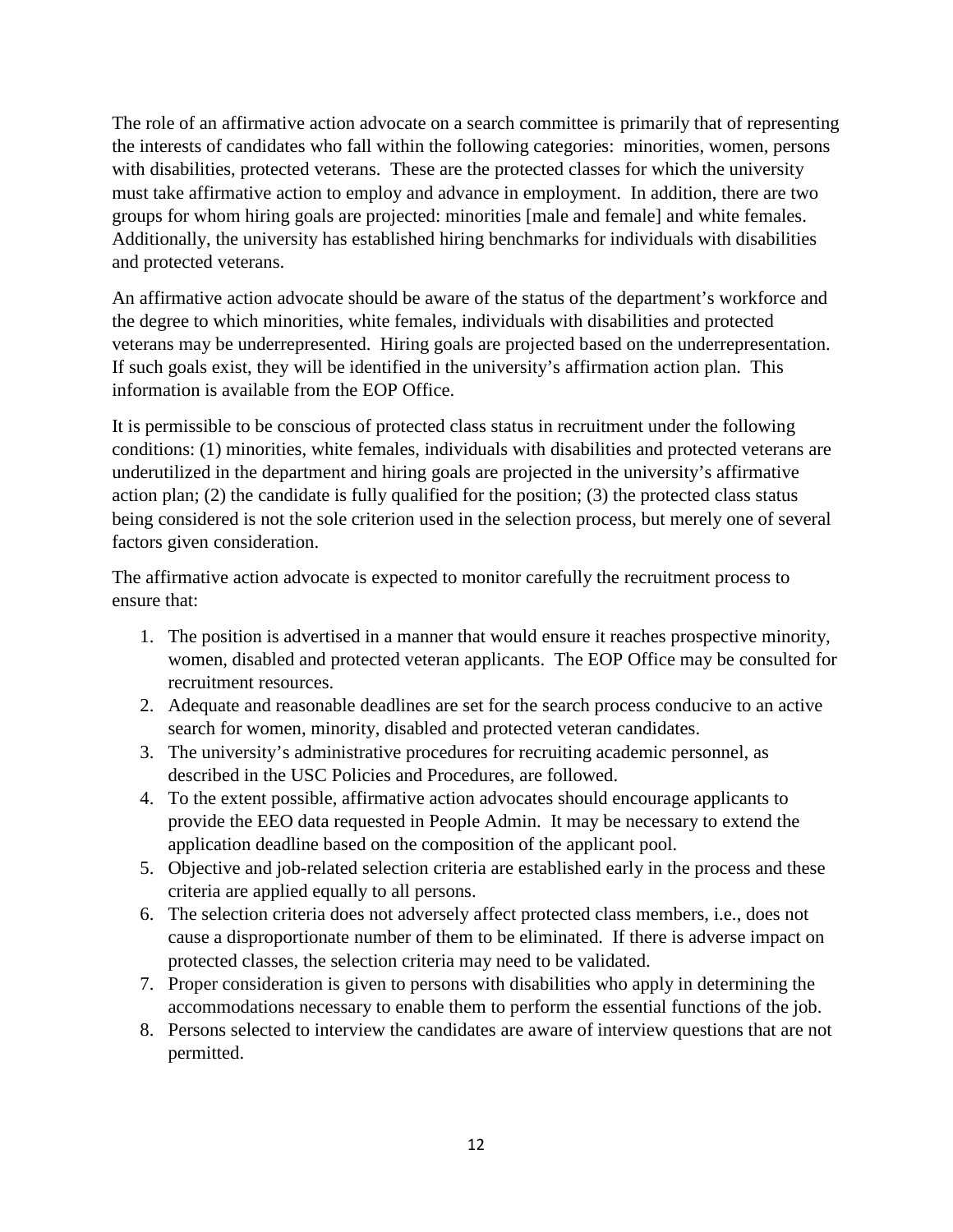- 9. Documentation submitted to the Executive Vice President for Academic Affairs and Provost with a request to make an offer is a thorough and accurate representation of the search process.
- 10. The EOP Office is informed of offers accepted and rejected.

Affirmative action advocates are encouraged to consult with the EOP Office or Division of Human Resources on any matter requiring clarification.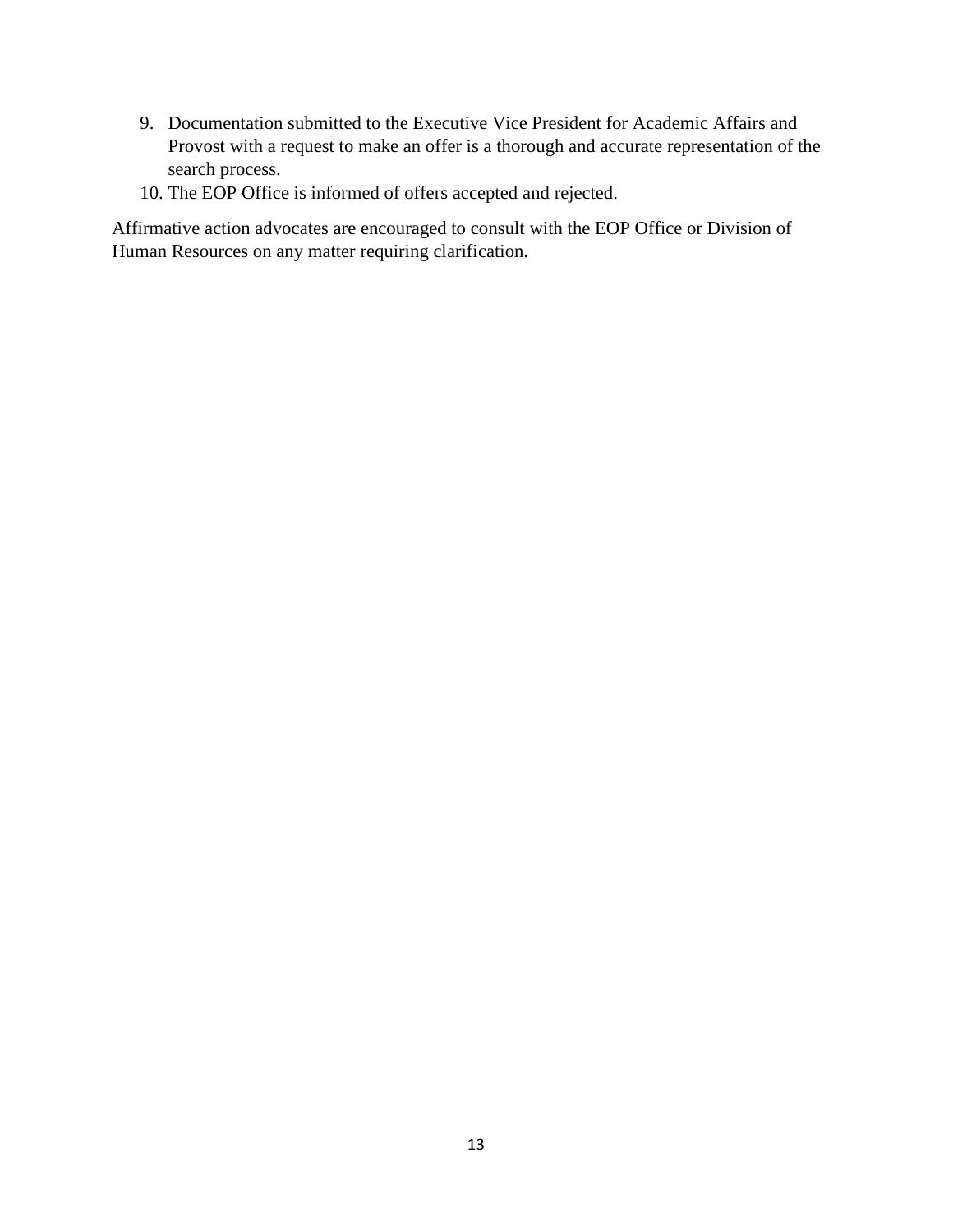## **SEARCH COMMITTEE COMPOSITION ANALYSIS FORM**

APPENDIX

| Search                                        |   |                 |   |                                                                                       |             |                            |    |             |            |                 |                | <b>AREAS OF EXPERTISE</b> |               |              |
|-----------------------------------------------|---|-----------------|---|---------------------------------------------------------------------------------------|-------------|----------------------------|----|-------------|------------|-----------------|----------------|---------------------------|---------------|--------------|
| Committe<br>$\mathsf{e}% _{t}\left( t\right)$ |   |                 |   |                                                                                       |             |                            |    | <b>RANK</b> | <b>Non</b> |                 |                | <b>TEACHING</b>           |               |              |
| Members                                       |   | <b>RACE</b>     |   |                                                                                       | $SEX$       | $\underline{\mathsf{AGE}}$ |    |             | T.T.       | <b>RELATED</b>  | <b>FACULTY</b> | <b>STUDENT</b>            | COMM.         |              |
| Names                                         | W | $\, {\bf B} \,$ | q | $\mathsf{M}% _{T}=\mathsf{M}_{T}\!\left( a,b\right) ,\ \mathsf{M}_{T}=\mathsf{M}_{T}$ | $\mathsf F$ |                            | T. | T.T.        |            | <b>RESEARCH</b> | <b>DVLPMT</b>  | <b>DEVLPMT</b>            | <b>LIASON</b> | <b>OTHER</b> |
|                                               |   |                 |   |                                                                                       |             |                            |    |             |            |                 |                |                           |               |              |
|                                               |   |                 |   |                                                                                       |             |                            |    |             |            |                 |                |                           |               |              |
|                                               |   |                 |   |                                                                                       |             |                            |    |             |            |                 |                |                           |               |              |
|                                               |   |                 |   |                                                                                       |             |                            |    |             |            |                 |                |                           |               |              |
|                                               |   |                 |   |                                                                                       |             |                            |    |             |            |                 |                |                           |               |              |
|                                               |   |                 |   |                                                                                       |             |                            |    |             |            |                 |                |                           |               |              |
|                                               |   |                 |   |                                                                                       |             |                            |    |             |            |                 |                |                           |               |              |
|                                               |   |                 |   |                                                                                       |             |                            |    |             |            |                 |                |                           |               |              |
|                                               |   |                 |   |                                                                                       |             |                            |    |             |            |                 |                |                           |               |              |
|                                               |   |                 |   |                                                                                       |             |                            |    |             |            |                 |                |                           |               |              |
|                                               |   |                 |   |                                                                                       |             |                            |    |             |            |                 |                |                           |               |              |
|                                               |   |                 |   |                                                                                       |             |                            |    |             |            |                 |                |                           |               |              |
|                                               |   |                 |   |                                                                                       |             |                            |    |             |            |                 |                |                           |               |              |
|                                               |   |                 |   |                                                                                       |             |                            |    |             |            |                 |                |                           |               |              |
|                                               |   |                 |   |                                                                                       |             |                            |    |             |            |                 |                |                           |               |              |
|                                               |   |                 |   |                                                                                       |             |                            |    |             |            |                 |                |                           |               |              |
|                                               |   |                 |   |                                                                                       |             |                            |    |             |            |                 |                |                           |               |              |

\*\*These areas of expertise are merely examples. This section of the form should reflect important aspects of the job description for the position to be filled.

Legends:

| Race | W=White   | B=Black      |                 | O=Other |
|------|-----------|--------------|-----------------|---------|
| Sex  | M=Male    | F=Female     |                 |         |
|      |           |              | Non             |         |
|      |           |              | $T.T. =$<br>Non |         |
|      |           | $T.T. =$     | Tenu            |         |
|      |           | Tenured      | red             |         |
| Rank | T=Tenured | <b>Track</b> | Track           |         |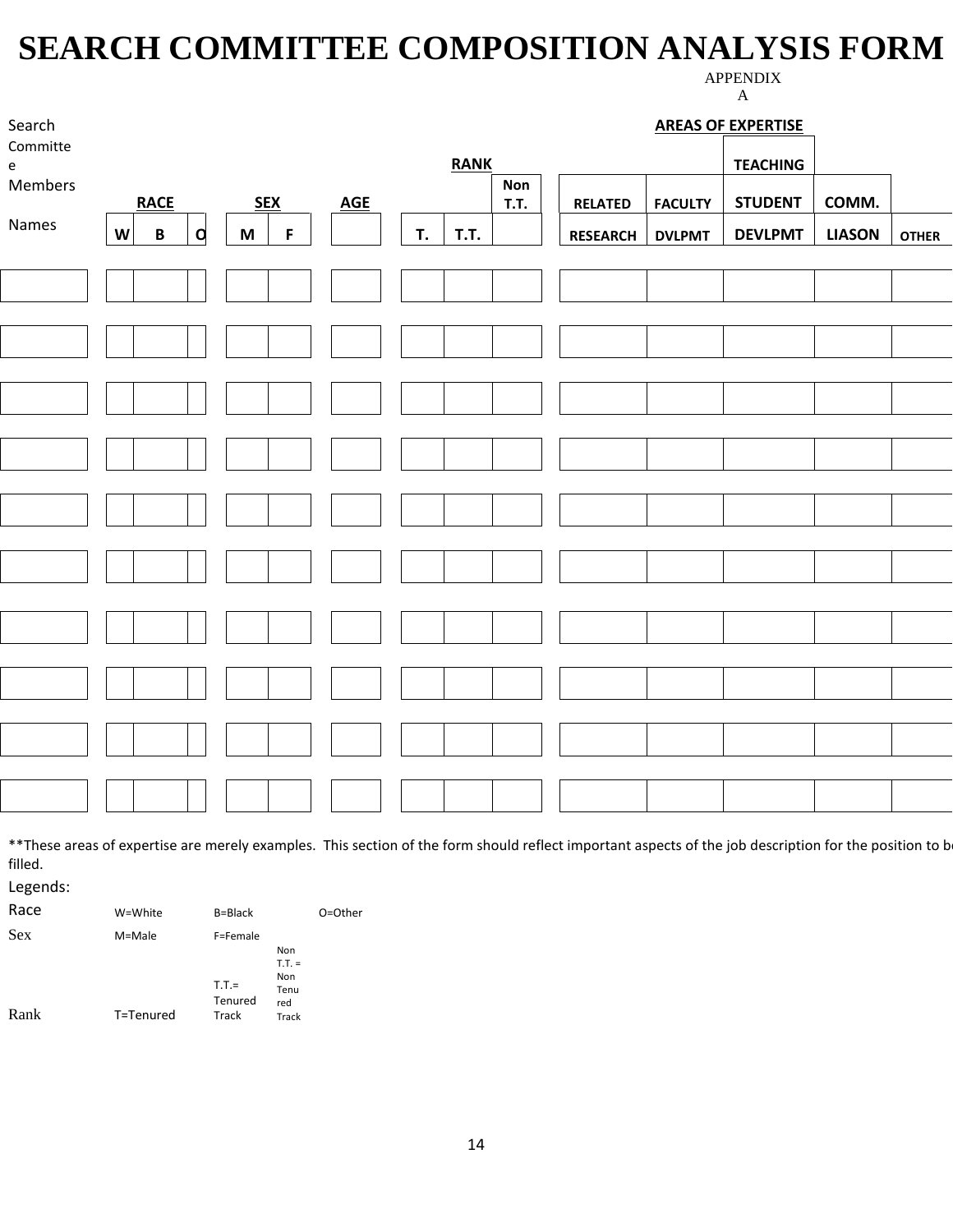### **APPENDIX B**

#### **Laws Related to Employment Practices**

#### **Title VII of the Civil Rights Act of 1964 (Title VII)**

Title VII prohibits discrimination in employment practices on the basis of race, color, religion, national origin, or sex. Title VII also prohibits retaliation against anyone who complains of discrimination, files a charge of discrimination, or participates in an employment discrimination investigation or lawsuit. The law also requires employers to reasonably accommodate an applicant's or employee's sincerely held religious beliefs, unless doing so would create an undue hardship for the employer.

#### **The Pregnancy Discrimination Act**

This act amended Title VII by prohibiting discrimination against females because of pregnancy, childbirth, or a medical condition related to pregnancy or childbirth. The law also prohibits retaliation because of complaints of discrimination, filing a charge of discrimination, or participating in an employment discrimination investigation or lawsuit.

#### **South Carolina Pregnancy Accommodations Act**

This law, which became effective in May 2018, prohibits South Carolina employers subject to the South Carolina Human Affairs law from discriminating against applicants for employment and employees based on pregnancy, childbirth or related medical conditions. The Act also requires employers to provide reasonable accommodations, if requested.

#### **The Equal Pay Act of 1963 (EPA)**

The EPA prohibits paying different wages to men and women if they perform equal work in the same workplace. The law also makes it illegal to retaliate against a person because the person complained about discrimination, filed a charge of discrimination, or participated in an employment discrimination investigation or lawsuit.

#### **Lilly Ledbetter Fair Pay Act of 2009**

This law overturned the Supreme Court's decision in Ledbetter v. Goodyear Tire & Rubber Co., Inc., 550 U.S. 618 (2007), which restricted the time period for filing complaints of employment discrimination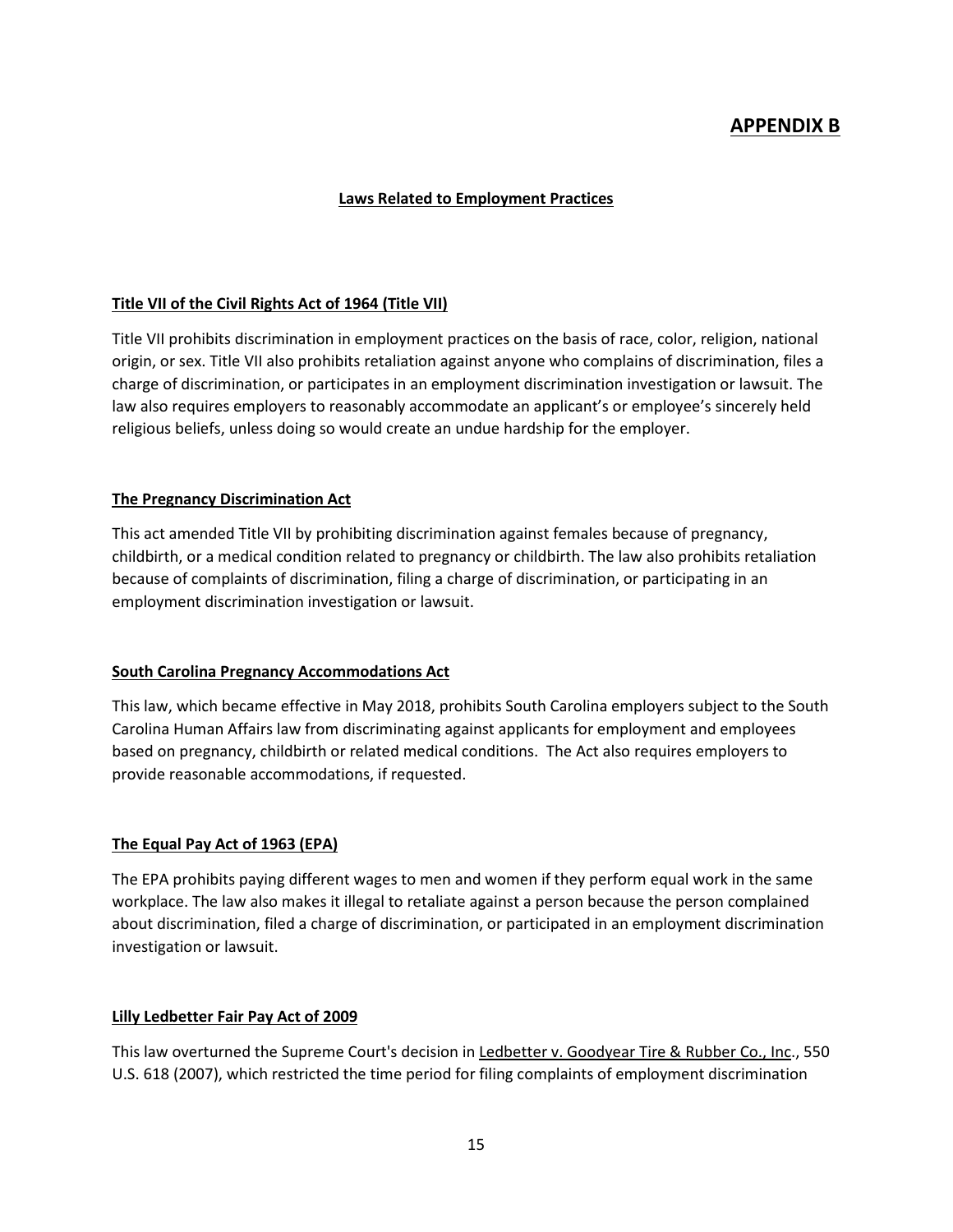based upon differences in compensation. Under the Act, each paycheck containing discriminatory compensation is a separate violation of the Act, regardless of when the discrimination began.

#### **The Age Discrimination in Employment Act of 1967 (ADEA)**

The ADEA protects people who are at least 40 years of age from discrimination because of age. The law also makes it illegal to retaliate against a person because the person complained about discrimination, filed a charge of discrimination, or participated in an employment discrimination investigation or lawsuit.

#### **Title I of the Americans with Disabilities Act of 1990 (ADA)**

This law makes it illegal to discriminate against a qualified person with a disability in the private sector and in state and local governments. The law also makes it illegal to retaliate against a person because the person complained about discrimination, filed a charge of discrimination, or participated in an employment discrimination investigation or lawsuit. The law also requires that employers reasonably accommodate the known physical or mental limitations of an otherwise qualified individual with a disability who is an applicant or employee, unless doing so would create an undue hardship for the employer.

#### **The Genetic Information Nondiscrimination Act of 2008 (GINA)**

Effective - November 21, 2009.

This law makes it illegal to discriminate against employees or applicants because of genetic information. Genetic information includes information about an individual's genetic tests and the genetic tests of an individual's family members, as well as information about any disease, disorder or condition of an individual's family members (i.e. an individual's family medical history). The law also makes it illegal to retaliate against a person because the person complained about discrimination, filed a charge of discrimination, or participated in an employment discrimination investigation or lawsuit.

#### **Title VI of the Civil Rights Act of 1964 (Title VI)**

Title VI prohibits discrimination on the basis of race, color, and national origin in programs or activities that receive federal financial assistance.

#### **Title IX of the Education Amendments of 1972 (Title IX)**

Title IX states: No person in the United States shall, on the basis of sex, be excluded from participation in, be denied the benefits of, or be subjected to discrimination under any education program or activity receiving Federal financial assistance.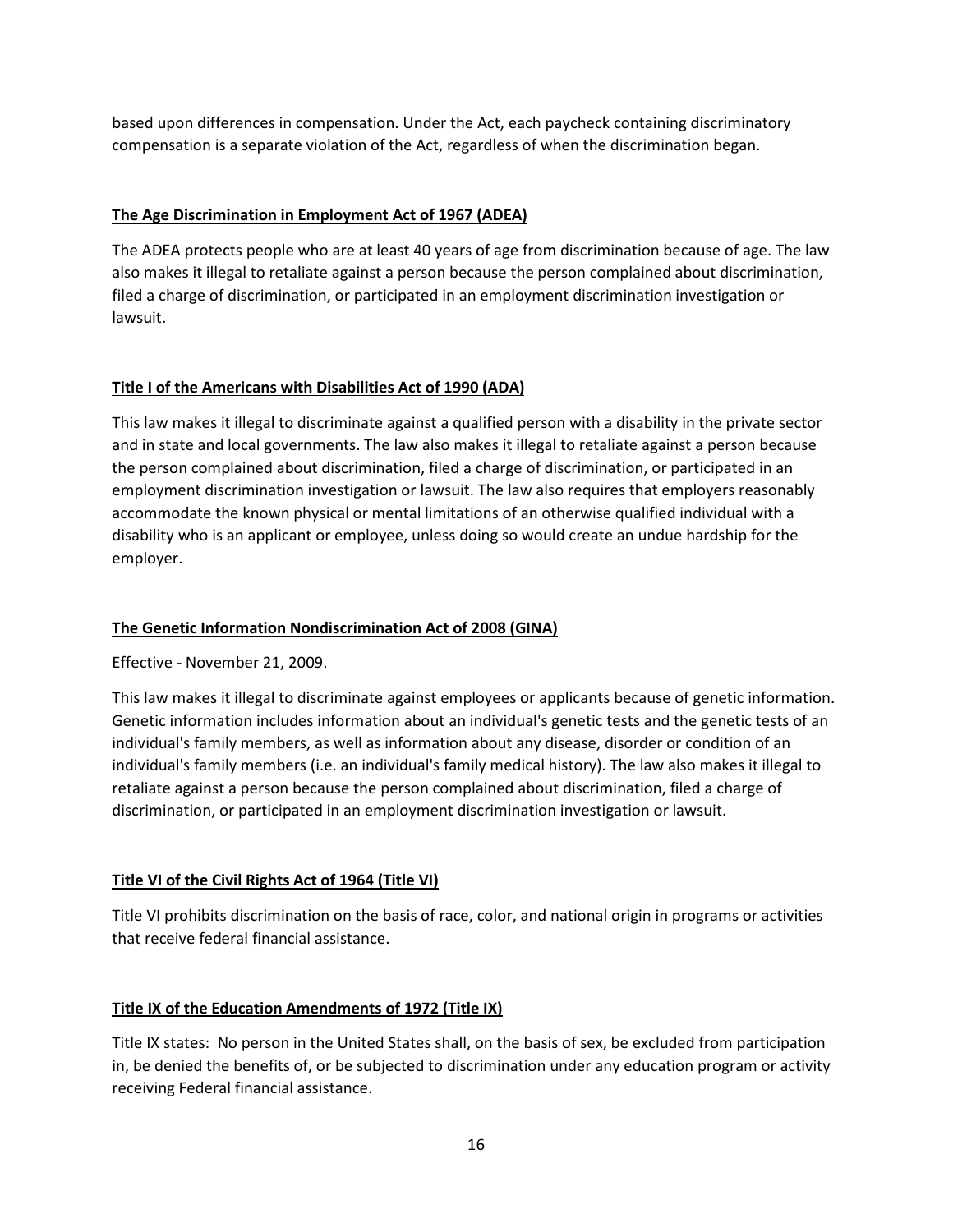#### **Section 503 of the Rehabilitation Act of 1973 (Section 503)**

Section 503 prohibits federal contractors and subcontractors from discriminating in employment against individuals with disabilities (IWDs), and requires such employers to take affirmative action to recruit, hire, promote, and retain individuals with disabilities.

### **Section 504 of the Rehabilitation Act of 1973 (Section 504)**

Section 504 states: No otherwise qualified individual with a disability shall, solely by reason of his or her disability, be excluded from the participation in, be denied the benefits of, or be subjected to discrimination under any program or activity receiving federal financial assistance.

**Vietnam Era Veterans' Readjustment Assistance Act (VEVRAA)** prohibits federal contractors and subcontractors from discriminating in employment against protected veterans, and requires these employers to take affirmative action to recruit, hire, promote, and retain such veterans. VEVRAA protects:

- Vietnam era veterans, those who served in Vietnam between February 28, 1961, and May 7, 1975;
- Disabled veterans who are entitled to compensation from the Department of Veterans Affairs, or who were released from active duty because of a service-connected disability;
- Recently separated veterans (discharged from active duty within the past three years);
- Active duty wartime or campaign veterans;
- Campaign badge veterans; or
- Armed Forces service medal veteran.

#### **South Carolina Human Affairs Law**

SECTION 1-13-80 of the South Carolina Human Affairs Law provides:

(A) It is an unlawful employment practice for an employer:

(1) to fail or refuse to hire, bar, discharge from employment or otherwise discriminate against an individual with respect to the individual's compensation or terms, conditions, or privileges of employment because of the individual's race, religion, color, sex, age, national origin, or disability.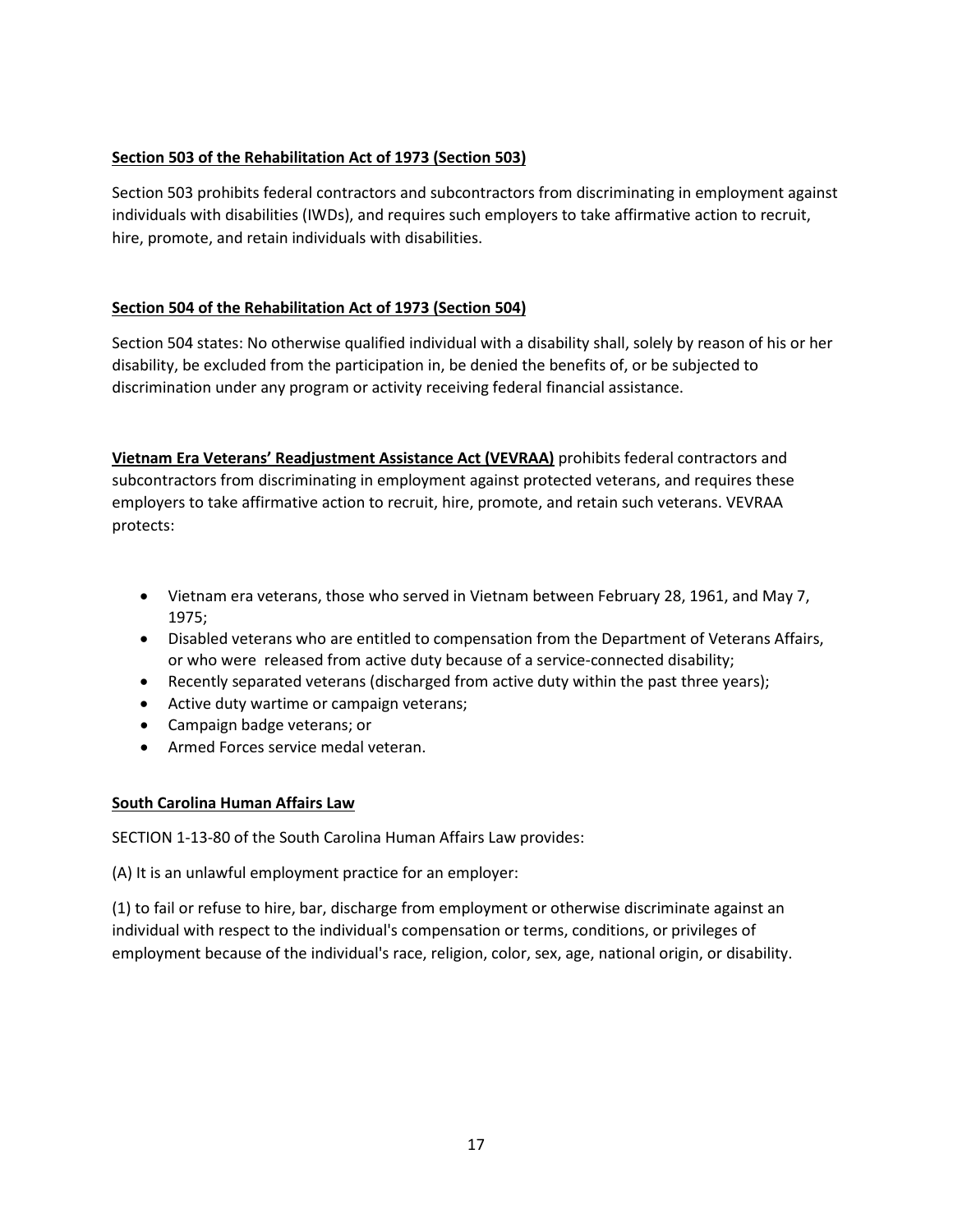## *PRE-EMPLOYMENT INQUIRY GUIDE*

## *PURPOSE OF GUIDE*

There are a variety of federal laws and executive orders requiring equal employment opportunity and affirmative action. Under these laws certain practices relating to employment on the part of employers, labor unions, employment agencies, and others are considered illegal if such practices discriminate against persons because of race, sex, age, religion, color, disability, ancestry, or arrest and court record. The scope of these laws has been expanded by recent court decisions.

These laws and court rulings make it necessary for employers to be cautious concerning the content of employment application forms as well as questions asked of applicants. This guide is provided to assist in undertaking and applying the law, and to help avoid asking improper questions in the pre-employment process.

This guide is not a complete list of improper questions. It is illustrative and attempts to answer the questions frequently asked. This guide pertains only to inquiries, advertisements, etc., directed to all applicants prior to employment. Information required for records such as race, sex, and number of dependents may be requested after the applicant is on the payroll, provided such information is not used for any subsequent unlawful discrimination.

Federal laws are not intended to prohibit employers from obtaining sufficient job-related information about applicants, as long as the questions do no elicit information that could be used for unlawful discriminatory purposes. Applicants should not be encouraged to volunteer information forbidden by law. These laws do not restrict the right of employers to define qualifications for satisfactory job performance but require that standards for hiring be applied equally to all persons considered for employment.

The mere routine adherence to law will not accomplish the results intended by the courts and Congress. Employment discrimination can be eliminated only if the laws and regulations are followed in a manner to accomplish that for which they were conceived. This guide can assist efforts to ensure equal employment opportunity in the higher education setting.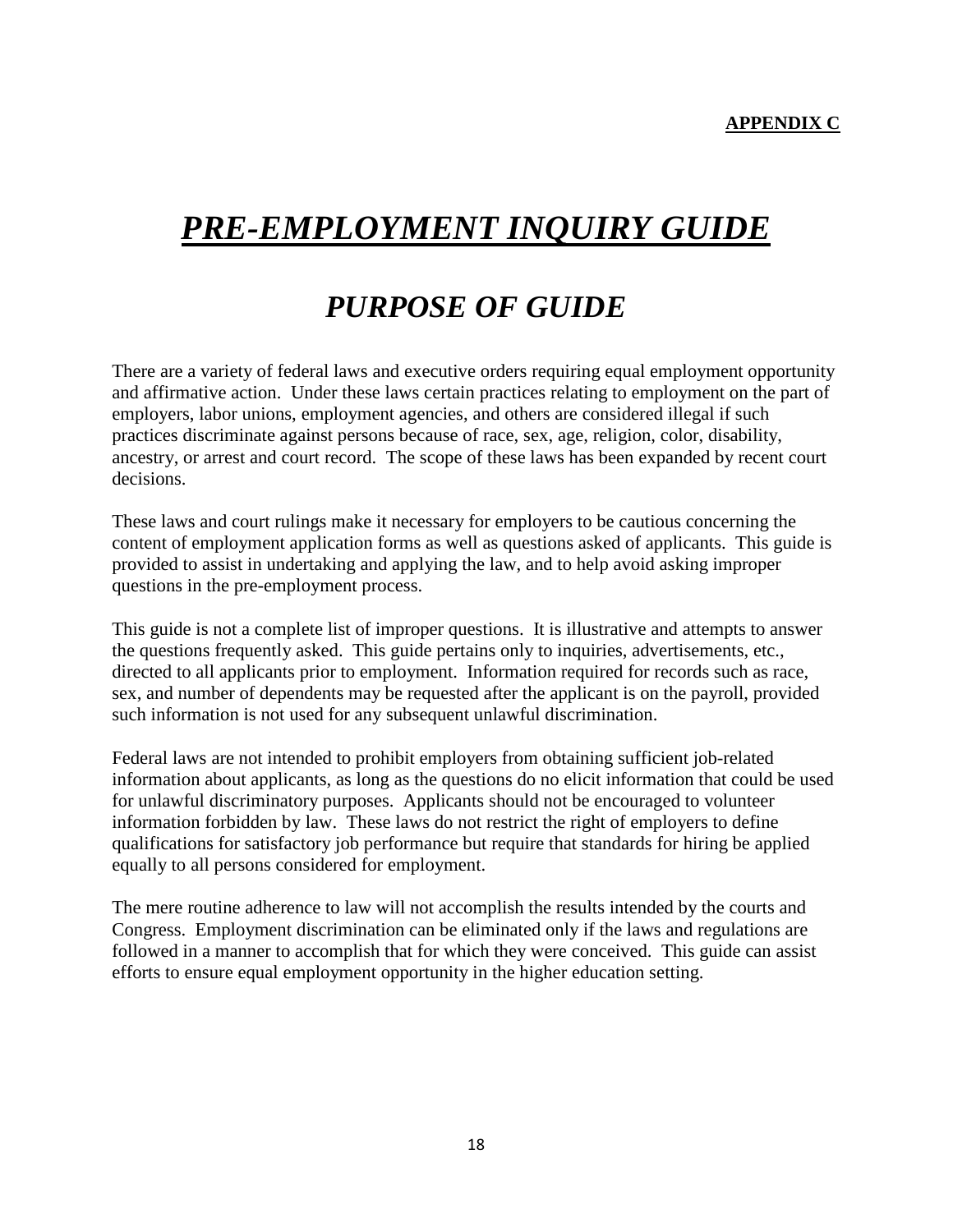## **PRE-EMPLOYMENT INQUIRY GUIDE**

| <b>SUBJECT</b>       | PERMISSIBLE INQUIRIES                                                                                                      | <b>INQUIRIES THAT MUST BE AVOIDED</b>                                                                                                                                                                  |
|----------------------|----------------------------------------------------------------------------------------------------------------------------|--------------------------------------------------------------------------------------------------------------------------------------------------------------------------------------------------------|
|                      |                                                                                                                            |                                                                                                                                                                                                        |
| 1. Name              | "Have you worked for this                                                                                                  | Inquiries about the name that would indicate                                                                                                                                                           |
|                      | company under a different                                                                                                  | applicant's lineage, ancestry, national origin                                                                                                                                                         |
|                      | name?" "Is any additional                                                                                                  | or descent. Inquiry into previous name of                                                                                                                                                              |
|                      | information regarding change                                                                                               | applicant where it has been changed by court                                                                                                                                                           |
|                      | of name, use of an assumed                                                                                                 | order or otherwise.                                                                                                                                                                                    |
|                      | name or nickname necessary to                                                                                              |                                                                                                                                                                                                        |
|                      | check your work or                                                                                                         |                                                                                                                                                                                                        |
|                      | educational record? If yes,                                                                                                |                                                                                                                                                                                                        |
|                      | explain."                                                                                                                  |                                                                                                                                                                                                        |
| 2. Marital and       | Whether applicant can meet                                                                                                 | Any inquiry indicating whether an applicant                                                                                                                                                            |
| <b>Family Status</b> | specified work schedules or                                                                                                | is married, single, engaged, etc.; number and                                                                                                                                                          |
|                      | has activities, commitment or                                                                                              | age of children; information on child care                                                                                                                                                             |
|                      | responsibilities that may                                                                                                  | arrangements; any questions concerning                                                                                                                                                                 |
|                      | interfere with the work                                                                                                    | pregnancy; any similar question that directly                                                                                                                                                          |
|                      | attendance requirements.<br>Inquiries to males and females                                                                 | or indirectly results in limitation of job<br>opportunity in any way, based on marital and                                                                                                             |
|                      | alike, about a duration on job                                                                                             | family status.                                                                                                                                                                                         |
|                      | or anticipated absences.                                                                                                   |                                                                                                                                                                                                        |
| $3. \text{Age}$      | If a minor, require proof of age                                                                                           | Please note: (The Age Discrimination in                                                                                                                                                                |
|                      | in the form of a work permit or                                                                                            | Employment Act of 1967 forbids                                                                                                                                                                         |
|                      | a certificate of age. Inquiry as                                                                                           | discrimination against persons over the age of                                                                                                                                                         |
|                      | to whether the applicant meets                                                                                             | $40.$ )                                                                                                                                                                                                |
|                      | the minimum age requirements                                                                                               |                                                                                                                                                                                                        |
|                      | as set by law, and indication                                                                                              |                                                                                                                                                                                                        |
|                      | that, on hiring, proof of age                                                                                              |                                                                                                                                                                                                        |
|                      | must be submitted in the form                                                                                              |                                                                                                                                                                                                        |
|                      | of a birth certificate or other                                                                                            |                                                                                                                                                                                                        |
|                      | forms of proof of age. If age is                                                                                           |                                                                                                                                                                                                        |
|                      | a legal requirement: "If hired,                                                                                            |                                                                                                                                                                                                        |
|                      | can you furnish proof of age?"                                                                                             |                                                                                                                                                                                                        |
|                      | Or statement that hire is                                                                                                  |                                                                                                                                                                                                        |
|                      | subject to verification of age.                                                                                            |                                                                                                                                                                                                        |
|                      | Inquiry as to whether an                                                                                                   |                                                                                                                                                                                                        |
|                      | applicant is younger than the                                                                                              |                                                                                                                                                                                                        |
|                      | employer's regular retirement                                                                                              |                                                                                                                                                                                                        |
|                      | age.                                                                                                                       |                                                                                                                                                                                                        |
| 4. Disability        | Applicants may be "invited" to                                                                                             | Federal law forbids employers from asking job                                                                                                                                                          |
|                      | indicate how and to what extent                                                                                            | applicants general questions about whether they                                                                                                                                                        |
|                      |                                                                                                                            |                                                                                                                                                                                                        |
|                      |                                                                                                                            |                                                                                                                                                                                                        |
|                      |                                                                                                                            |                                                                                                                                                                                                        |
|                      | they are disabled. The employer<br>must indicate to applicants that:<br>1) compliance with the invitation<br>is voluntary; | are disabled or asking them about the nature and<br>severity of their disability. An employer must be<br>prepared to prove that any physical and mental<br>requirements for a job are due to "business |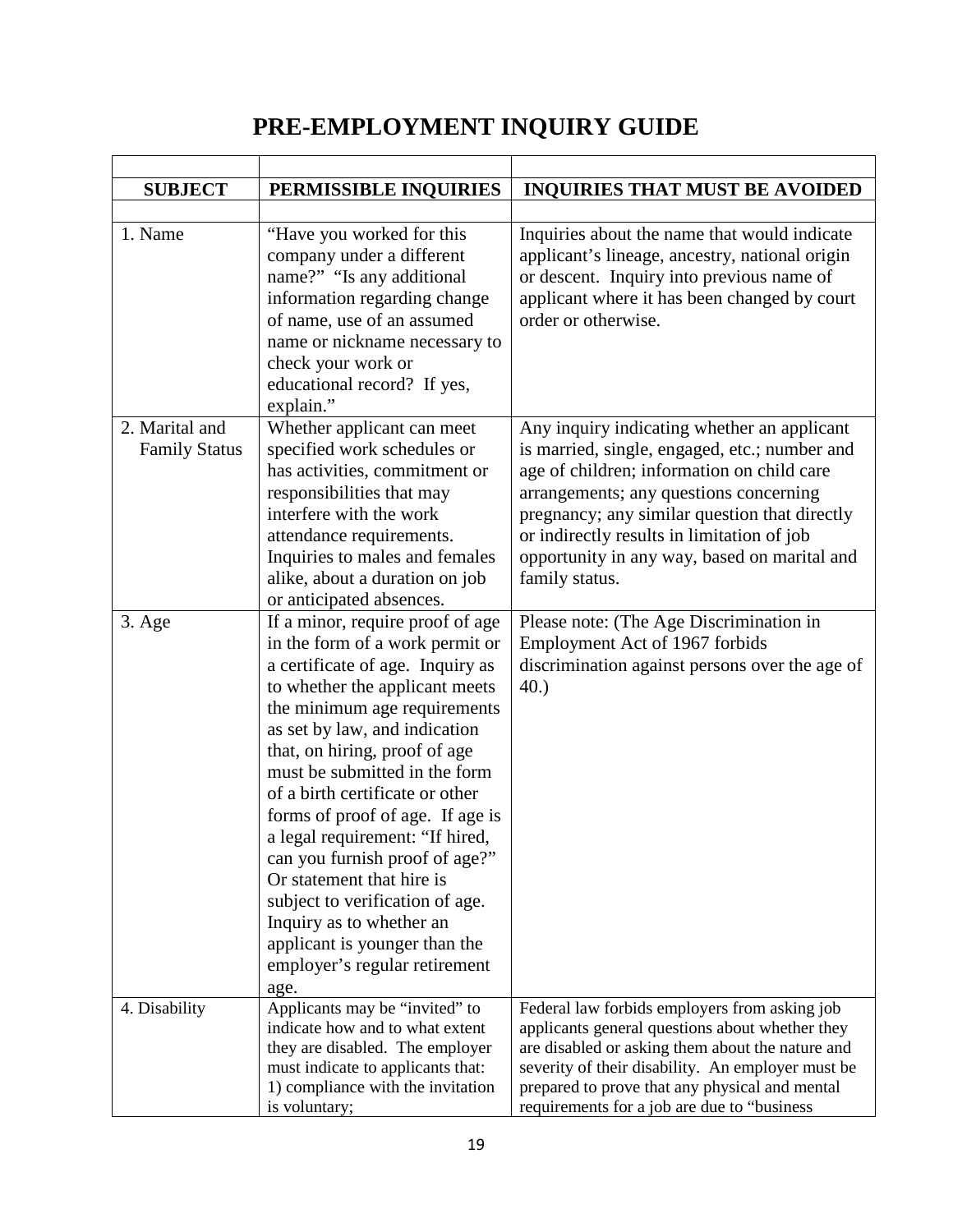|                                           | 2) the information is being sought<br>only to remedy discrimination or<br>provide opportunities for the<br>disabled; 3 the information will<br>be kept confidential; and 4)<br>refusing to provide the<br>information will not result in<br>adverse treatment. All applicants<br>can be asked if they are able to<br>carry out all necessary job<br>assignments and perform them in<br>a safe manner.      | necessity" and the safe performance of the job.<br>Except n cases where undue hardship can be<br>proven, employers must make "reasonable<br>accommodations" for the physical and mental<br>limitations of an employee or applicant.<br>"Reasonable accommodation" includes alteration<br>of duties, alteration of physical setting, and<br>provision of aids.                                                                                                                                                                                                                         |
|-------------------------------------------|------------------------------------------------------------------------------------------------------------------------------------------------------------------------------------------------------------------------------------------------------------------------------------------------------------------------------------------------------------------------------------------------------------|---------------------------------------------------------------------------------------------------------------------------------------------------------------------------------------------------------------------------------------------------------------------------------------------------------------------------------------------------------------------------------------------------------------------------------------------------------------------------------------------------------------------------------------------------------------------------------------|
| 5. Sex                                    | Inquiry as to sex or restriction of<br>employment to one sex is<br>permissible only where a bona<br>fide occupational qualification<br>exists. (This BFOQ exception is<br>interpreted very narrowly by the<br>courts and EEOC.) The burden<br>of proof rests on the employer to<br>prove that the BFOQ does exist<br>and that all members of the<br>affected class are incapable of<br>performing the job. | Sex of applicant. Any other inquiry that would<br>indicate sex. Sex is not a BFOQ because a job<br>involves physical labor (such as heavy lifting)<br>beyond the capacity of some women; nor can<br>employment be restricted just because the job is<br>traditionally labelled "men's work" or "women's<br>work." Sex cannot be used as a factor for<br>determining whether an applicant will be satisfied<br>in a particular job. Avoid questions concerning<br>applicant's height or weight unless you can prove<br>they are necessary requirements for the job to be<br>performed. |
| 6. Race or Color                          | General distinguishing physical<br>characteristics, such as scars.                                                                                                                                                                                                                                                                                                                                         | Applicant's race. Color of applicant's skin, eyes,<br>hair or other questions directly or indirectly<br>indicating race or color.                                                                                                                                                                                                                                                                                                                                                                                                                                                     |
| 7. Address or<br>Duration of<br>Residence | Applicant's address. Inquiry into<br>place and length of current and<br>previous addresses., e.g., "How<br>long a resident of this state or<br>city?"                                                                                                                                                                                                                                                      | Specific inquiry into foreign addresses that would<br>indicate national origin. Names or relationships<br>of persons with whom applicant resides. Whether<br>applicant owns or rents home.                                                                                                                                                                                                                                                                                                                                                                                            |
| 8. Birthplace                             | "After employment (if employed<br>by this institution can you submit<br>a birth certificate or other proof of<br>U.S. Citizenship?"                                                                                                                                                                                                                                                                        | Birthplace of applicant. Birthplace of applicant's<br>parents, spouse or other relatives. Requirement<br>that applicant submit a birth certificate or<br>naturalization or baptismal record before<br>employment. Any other inquiry into national<br>origin.                                                                                                                                                                                                                                                                                                                          |
| 9. Religion                               | An applicant may be advised<br>concerning normal hours and<br>days of work required by the job<br>to avoid possible conflict with<br>religious or other personal<br>convictions.                                                                                                                                                                                                                           | Applicant's religious denomination or affiliation,<br>church, parish, pastor or religious holidays<br>observed. Applicants may not be told that any<br>particular religious groups are required to work on<br>their religious holidays. Any inquiry to indicate<br>or identify religious denominations or customs.                                                                                                                                                                                                                                                                    |
| 10. Military<br>Record                    | Type of education and experience<br>in service as it relates to a<br>particular job.                                                                                                                                                                                                                                                                                                                       | Type of discharge.                                                                                                                                                                                                                                                                                                                                                                                                                                                                                                                                                                    |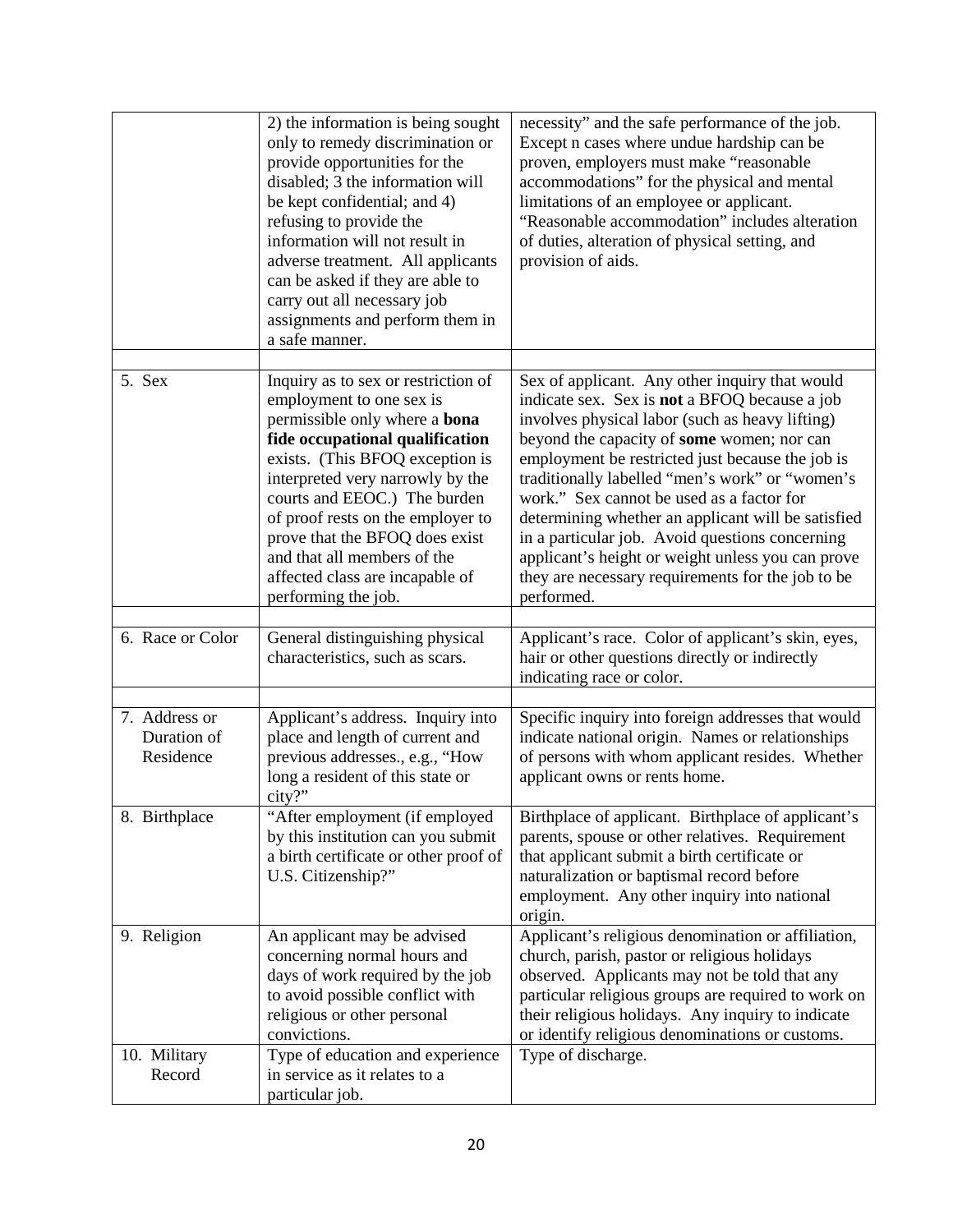| 11. Photograph                                        | Indicate that this may be required<br>after hiring for identification                                                                                                                                                                                                                                                                                                                                                                                  | Requirement that applicant affix a photograph to<br>his or her application. Request that applicant, at<br>his or her option, submit photograph.<br>Requirement of photograph after interview but<br>before hiring.                                                                                                                                         |
|-------------------------------------------------------|--------------------------------------------------------------------------------------------------------------------------------------------------------------------------------------------------------------------------------------------------------------------------------------------------------------------------------------------------------------------------------------------------------------------------------------------------------|------------------------------------------------------------------------------------------------------------------------------------------------------------------------------------------------------------------------------------------------------------------------------------------------------------------------------------------------------------|
| 12. Citizenship                                       | "Are you a citizen of the United<br>States?" "If you are not a U.S.<br>citizen, have you the legal right to<br>remain permanently in the U.S.?"<br>Do you intend to remain<br>permanently in the U.S.?" "If not<br>a citizen, are you prevented from<br>lawfully becoming employed<br>because of visa or immigration<br>status?" Statement that, if hired,<br>applicant may be required to<br>submit proof of citizenship or<br>authorization to work. | "Of what country are you a citizen?" Whether<br>applicant or his or her parents or spouse are<br>naturalized or native-born U.S. citizens. Date<br>when applicant or parents or spouse acquired U.S.<br>citizenship. Requirement that applicant produce<br>his or naturalization papers. Whether applicant's<br>parents or spouse are citizens of the U.S. |
| 13. Ancestry or<br>National<br>Origin                 | Languages applicant reads,<br>speaks or writes fluently. (If<br>another language is necessary to<br>perform the job).                                                                                                                                                                                                                                                                                                                                  | Inquiries into applicant's lineage, ancestry,<br>national origin, descent, birthplace or mother<br>tongue. National origin of applicant's parents or<br>spouse.                                                                                                                                                                                            |
| 14. Education                                         | Applicant's academic, vocational<br>or professional education; school<br>attended. Inquiry into language<br>skills, such as reading, speaking<br>and writing foreign languages.                                                                                                                                                                                                                                                                        | Any inquiry asking specifically the national, racial<br>or religious affiliation of a school. Inquiry as to<br>how foreign language ability was acquired.                                                                                                                                                                                                  |
| 15. Experience<br>And Work<br>Record                  | Applicant's work experience,<br>including names and addresses of<br>previous employers, dates of<br>employment, reasons for leaving,<br>other countries visited.                                                                                                                                                                                                                                                                                       | Salary history or questions related thereto.                                                                                                                                                                                                                                                                                                               |
| 16. Conviction,<br>Arrest, and<br><b>Court Record</b> | Inquiry into actual convictions<br>that relate reasonably to fitness to<br>perform a particular job. (A<br>conviction is a court ruling where<br>the party is found guilty as<br>charged. An arrest is merely the<br>apprehending or detaining of the<br>person to answer the alleged<br>crime.                                                                                                                                                        | Any inquiry relating to arrest, or court or<br>conviction record, not substantially related to<br>functions and responsibilities of the job.                                                                                                                                                                                                               |
| 17. Relatives                                         | Names of applicant's relatives<br>already employed by this<br>company. Name and addresses of<br>parents or guardian of minor<br>applicant.                                                                                                                                                                                                                                                                                                             | Name or address of any relative of adult applicant,<br>other than those employed by this company.                                                                                                                                                                                                                                                          |
| 18. Notice in<br>Case of<br>Emergency                 | Name and address of person to be<br>notified in case of accident or<br>emergency                                                                                                                                                                                                                                                                                                                                                                       | Name or address of any relative of adult applicant,<br>other than those employed by this company                                                                                                                                                                                                                                                           |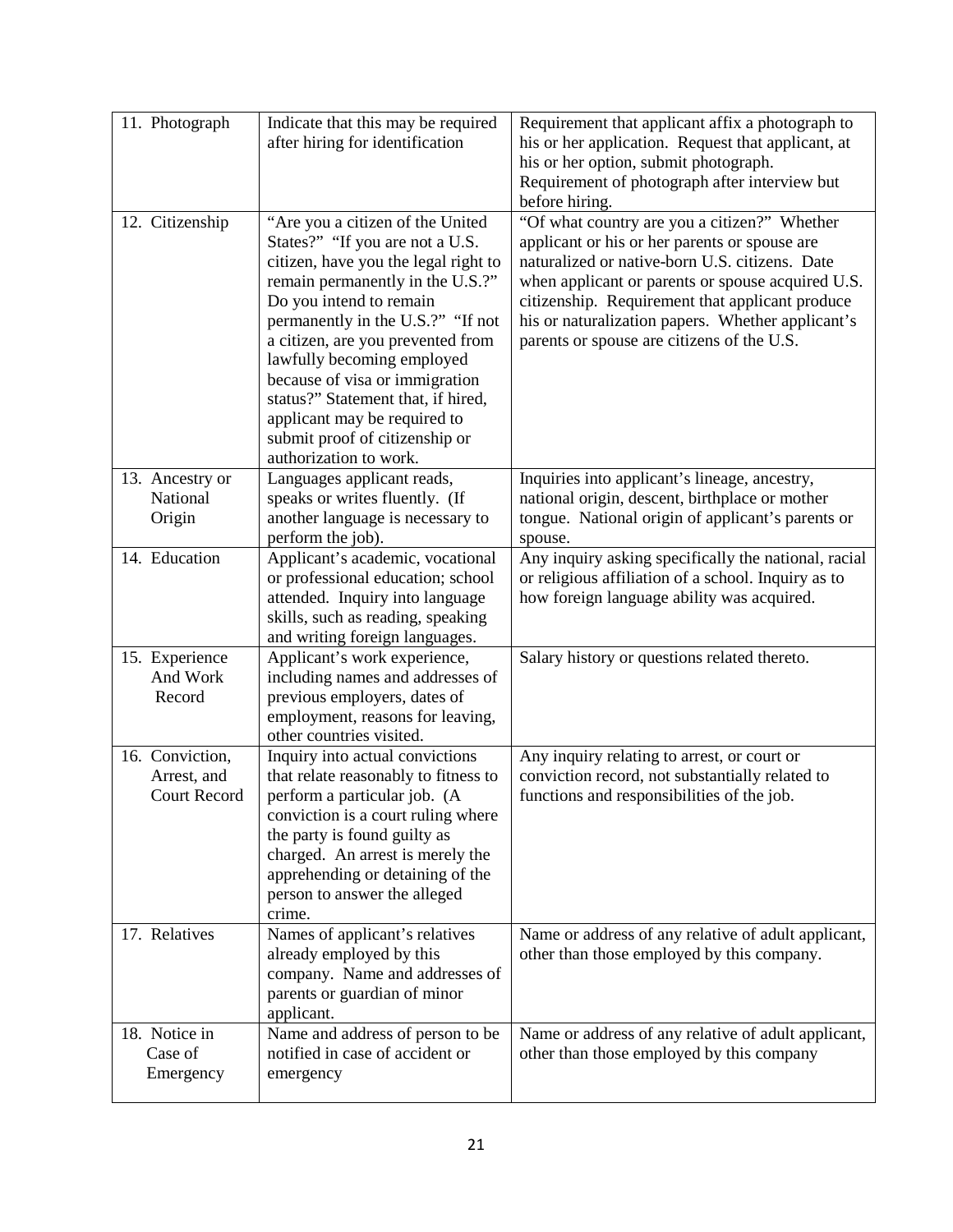| 19. Membership    | Inquiry into the organizations of    | "List all organizations, clubs, societies and lodges |
|-------------------|--------------------------------------|------------------------------------------------------|
| In                | which an applicant is a member,      | to which you belong." The names of                   |
| Organizations     | providing the name or character      | organizations to which the applicant belongs if      |
|                   | of the organization does not         | such information would indicate through character    |
|                   | reveal the race, religion, color, or | or name the race, religion, color or ancestry of the |
|                   | ancestry of the membership.          | membership.                                          |
|                   | "List all professional               |                                                      |
|                   | organizations to which you           |                                                      |
|                   | belong. What offices held?"          |                                                      |
| 20. References    | By whom were you referred for a      | Require the submission of a religious reference.     |
|                   | position here?" Names of person      | Request reference from applicant's pastor.           |
|                   | willing to provide professional      |                                                      |
|                   | and/or character references for      |                                                      |
|                   | applicant.                           |                                                      |
| 21. Miscellaneous | Notice to applicants that any        |                                                      |
|                   | misstatements or omissions of        |                                                      |
|                   | material facts in the application    |                                                      |
|                   | may be cause for dismissal           |                                                      |